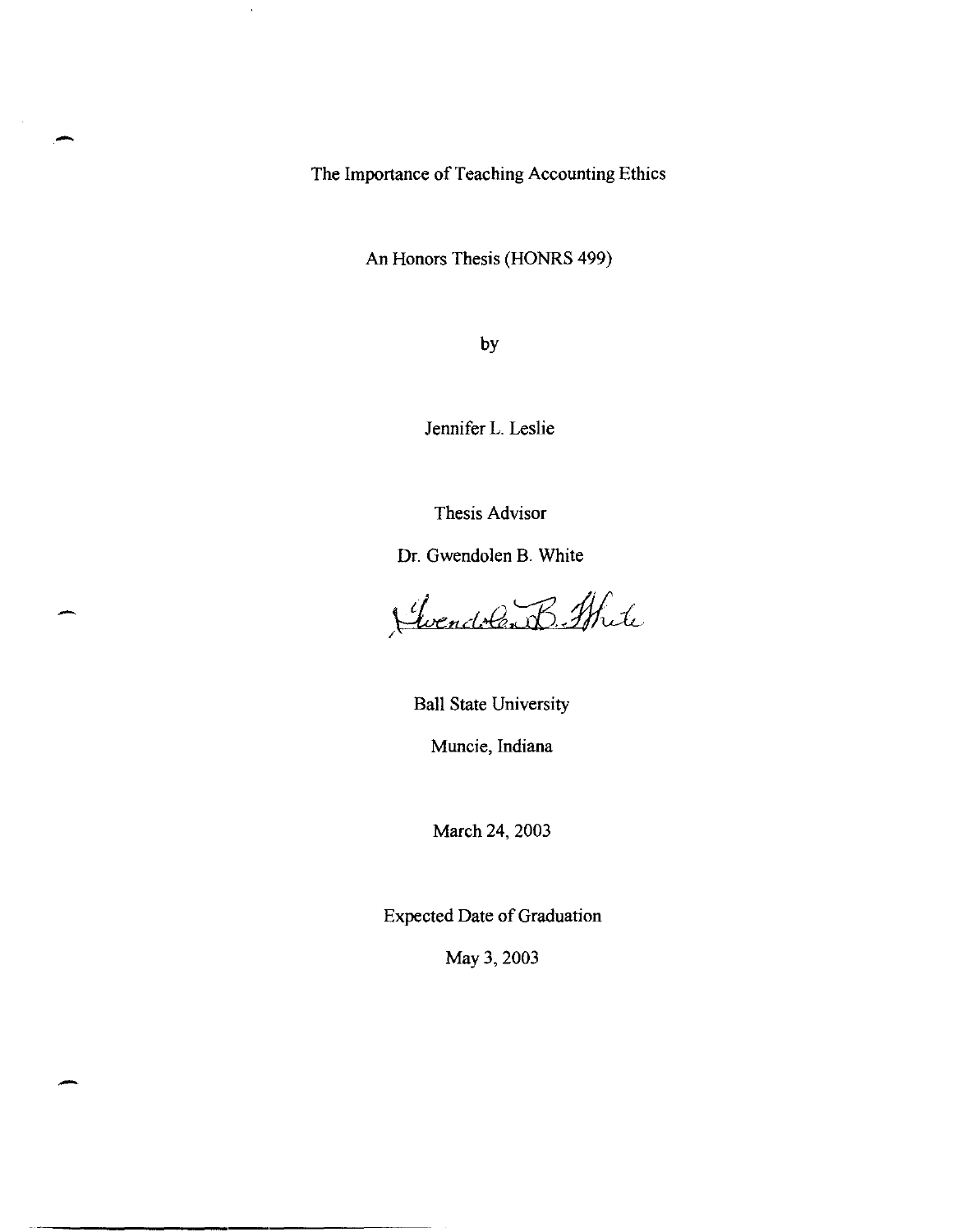#### Abstract

 $\omega(t,\cdot)$  ,  $\sigma$ 

-

-

-

This examination focuses on the importance of the education of accounting ethics at the undergraduate level. **In** order to understand the importance of ethics education the history of accounting ethics and philosophy's contribution to ethics in accounting is examined. Cases depicting a lack of ethics by an accountant are reviewed to establish the need for more education of ethics. Ethical codes are looked at to understand how regulatory agencies react to the need for ethics education in accounting. Undergraduate students should be taught accounting ethics to bolster the technical aspects of their education. Ethics education at the undergraduate level will help accountants determine how to act ethically when addressing accounting issues.

### Acknowledgments

Thank you, Dr. Gwendolen White, for volunteering your time to take on the role as my thesis advisor. Your guidance and editorial advice helped shape this paper. Again, thank you for all of the effort and time you put into helping me with this project.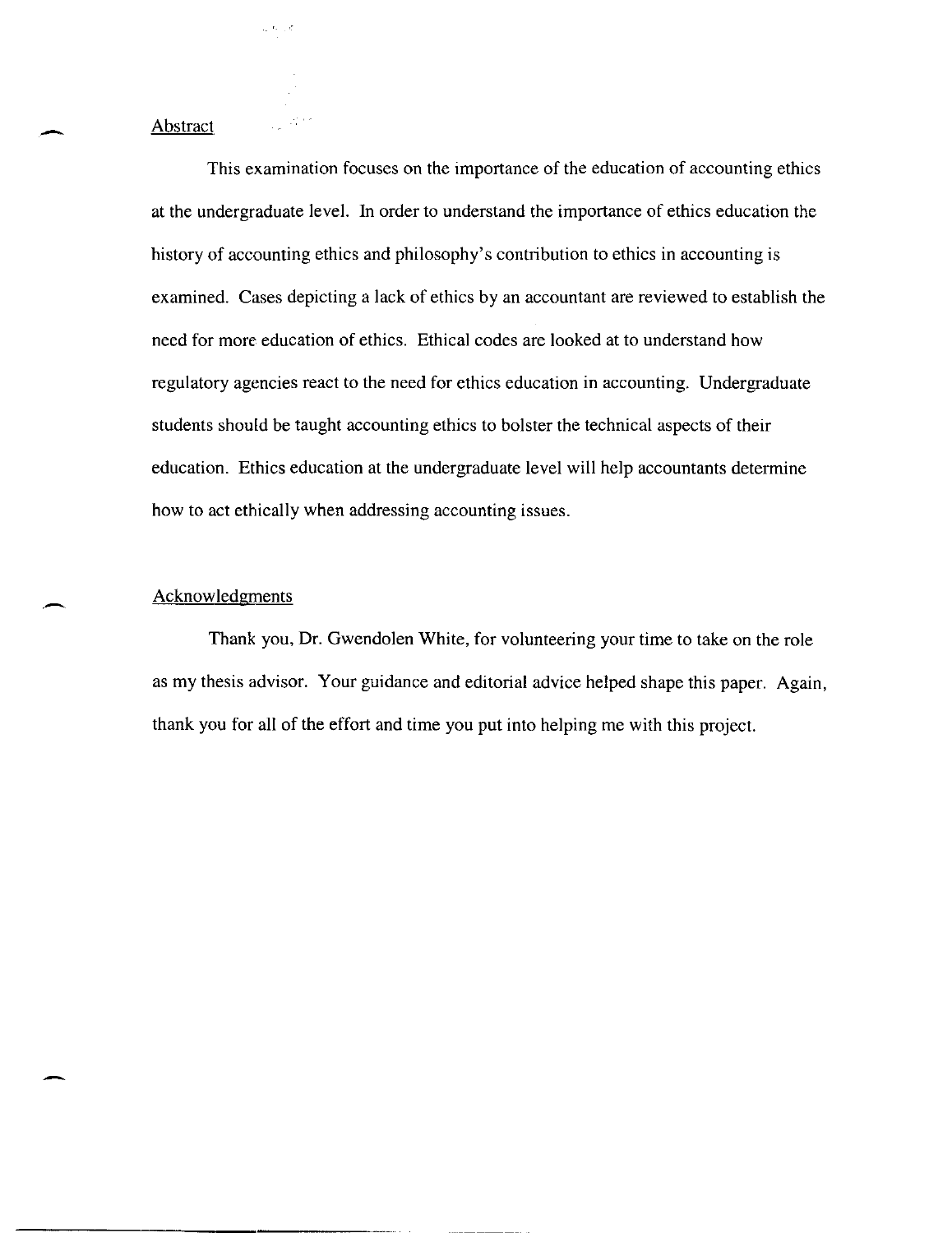Recent accounting scandals have heightened the public's awareness of the importance of ethics in business and the accounting profession. The current ethical debate in the accounting profession centers on the idea of independence and moral values. Independence is a character of a Certified Public Accountant (CPA) as well as a cornerstone of the profession (Previts 1985, 85). **In** order for an accountant to understand independence, they must first be taught the importance of upholding ethical and moral values as a professional. All business is created from human social interactions, thus establishing a need for a moral code. **In** order to understand the importance of ethics education, one must first understand the history of accounting ethics. One must also look at philosophy's description of how a person's moral reasoning develops. Undergraduate students should be taught accounting ethics to bolster the technical aspects of their education. Students must be taught strategies to anticipate ethically compromising situations and how to deal with them effectively (Albrecht 1992,6). Ethics education at the undergraduate level will help accountants determine how to act ethically when addressing accounting issues.

### *The History of Accounting Ethics*

Ethics and independence have played an important role in accounting throughout the profession's history. The accounting profession in the United States is closely linked to the profession in the United Kingdom. The idea of independence was slow to develop in the United Kingdom, where chartered accountants are self-regulated (Previts, 1985 12). The United States requires individual state licensure for its CPAs. The idea of independence is most often associated with the accountant's role as an auditor. Auditors act as the intermediary between shareholders and management. Their role is to detect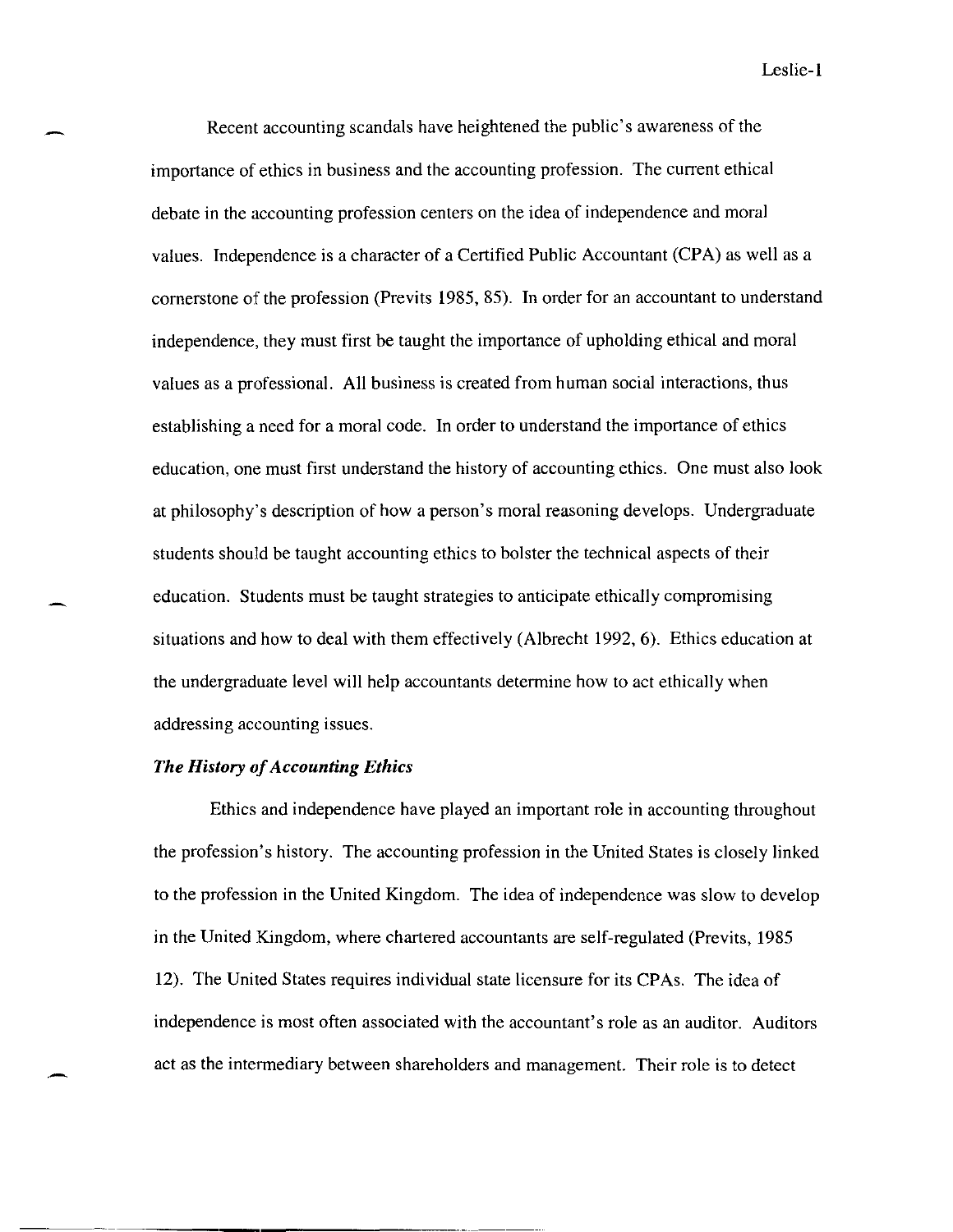fraud and other accounting errors. The Joint Stock Companies Act of 1844 specified that companies had to have their accounting records audited by shareholder appointed auditors in Britain (Chatfield 1996, 238). Chartered Accountants believed an auditor would be more diligent if they had an economic interest in the enterprise; therefore, auditors were selected because of their role as a stockholder in the company being audited (Previts 1985, 12). Chartered Accountants in Britain are similar to Certified Public Accountants (CPA) in the United States. British auditors of the 1800s obtained technical expertise through public accountants outside of the company, creating the audit function that is now commonplace in public accounting in both the United States and Britain. The Industrial Revolution of the  $18<sup>th</sup>$  century brought about a growth in the number of auditors. This was in response to the increase in corporate forms of business.

The growth of the public accounting profession in Britain and the United States brought about the issue of independence (Previts 1985,34). Independence can mean integrity, honesty, and objectivity. It can also be referred to as freedom from the control of those whose records are being reviewed. Independence can also be viewed as a state of mind and a matter of character (Chatfield and Vangermeersch 1996,322). Many believed that independence was a cultural ought, rather than a notion limited by a set of rules (Previts 1985, 55). **In** 1849, the British House of Lords proclaimed that an independent individual not interested in giving the accounts a favorable appearance is a better candidate for auditor (Previts 1985, 30). An editorial in *Accountant,* a British publication, in 1889 stated that for an audit to be upheld, professional solidarity must exist and "self-restraint as a moral force in the face of a transgressing investment community" must be practiced (Previts 1985, 28). These statements rejected the earlier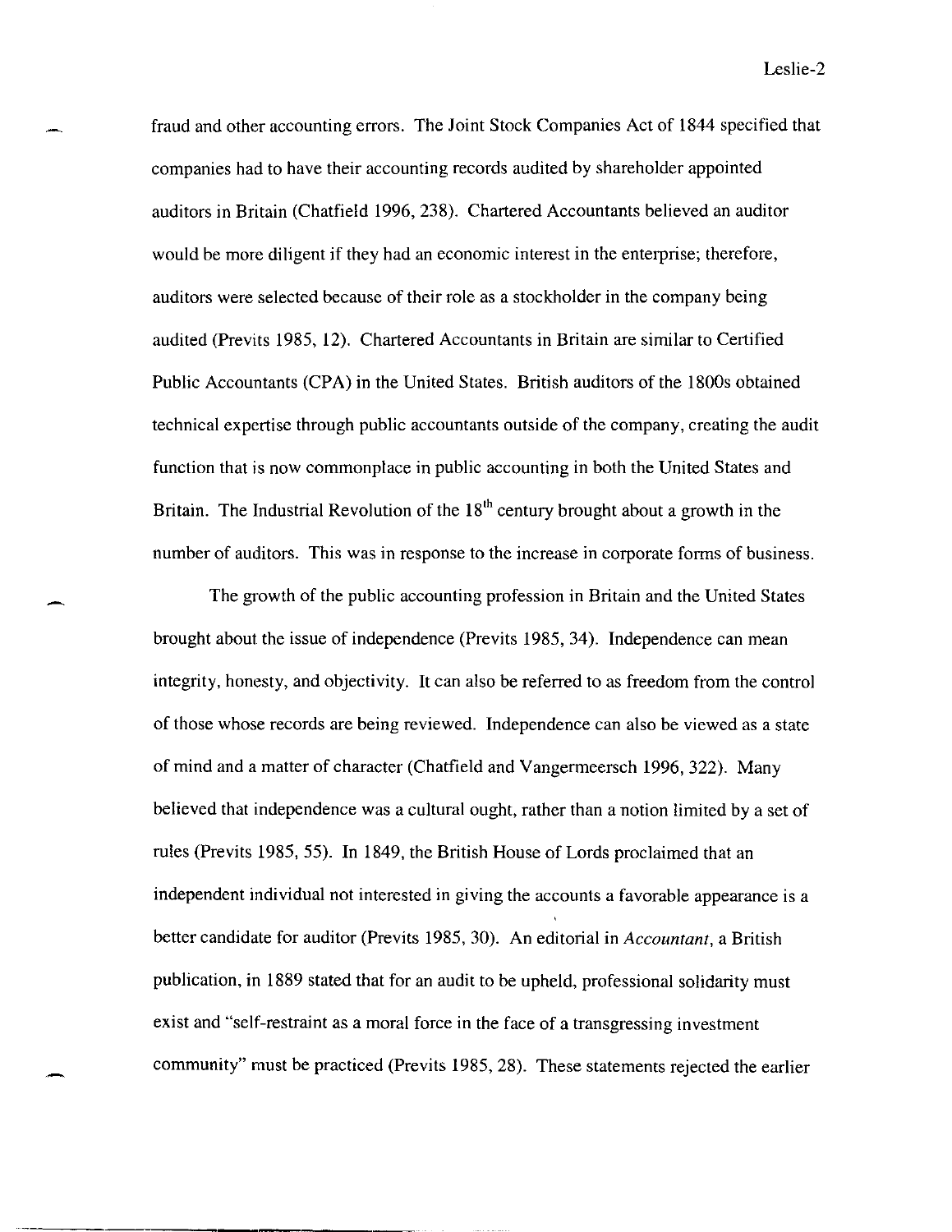beliefs held by the auditing community. These ideas were confirmed with the U.S. stock market crash of the 1920s. This represented the end of the free market era of public accounting and the beginning of a regulated profession.

Numerous laws have been passed by the United States Congress, which have had both a direct and indirect impact on auditors' independence. The Federal Securities Acts of 1933 and 1934 specified that audits at a federal level in the United States must be performed by an "independent public accountant" (Previts 1985, 6). The statute also mandated audits for major publicly held companies. The Securities and Exchange Commission (SEC) further defined the term independence with its issuance of Accounting Series Release (ASR) No.2 "Independence of Accountants: Relationship to Registrant" in 1937. This rule stated that an accountant could not be independent if he or she has been an officer or director during the period under review of the enterprise being reviewed or ifhe or she holds interest in the enterprise with respect to its capital or the accountant's personal future. The SEC again amended the rule in 1950 to eliminate the word substantial from the phrase "any substantial interest" (Chatfield and Vangermeersch 1996,323). The SEC added Ethical Rule 13 in 1950 imposing the independence restriction (Previts 1985, 67).

The Watergate scandal of the 1970s changed the political mood of the United States. The burglary of the Democratic Party's Watergate headquarters put the ethics of the President of the United States under question. A newfound interest in ethics was formulated throughout the country. From 1976-1982 many hearings took place regarding corporate accountability between several regulatory agencies and the U.S. House of Representatives Subcommittee on Oversight and Investigations (Previts 1985, 120). The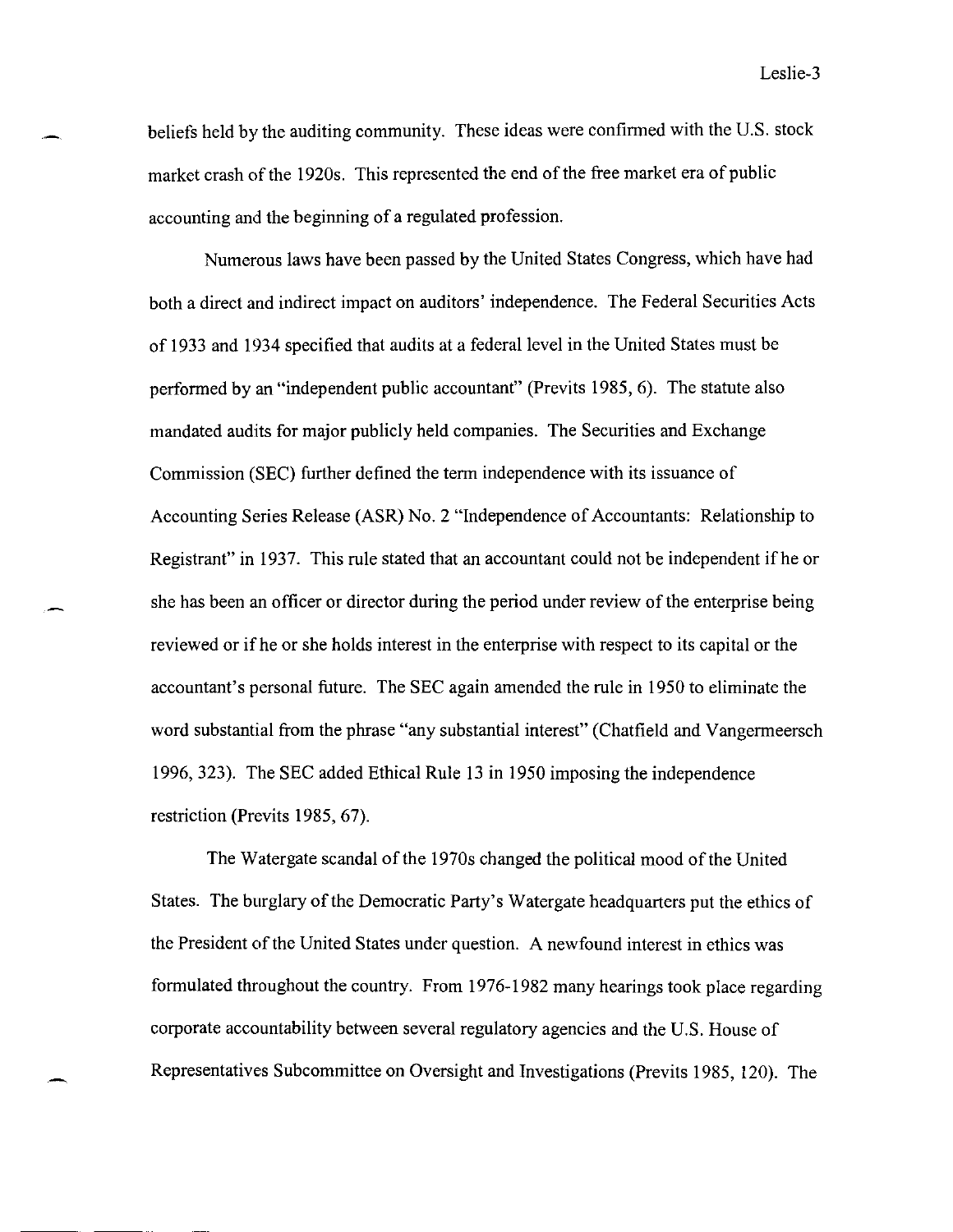American Institute of Certified Public Accountants (AICPA) began focusing on accounting firms rather than the individual during this time period. The AICPA provides authoritative guidance for financial accounting, auditing, ethics, and education. The AICPA standardized tax practice, management advisory services, continuing professional education, accountants' services on prospective financial statements, and attestation engagements (Chatfield and Vangermeersch 1996, 41). Through collaboration with the SEC and the Federal Trade Commission (FTC), the AICPA also developed professional ethics standards for the U.S. accounting profession (Chatfield and Vangermeersch 1996, 42). The AICPA is also involved with defining collegiate accounting curricula. In the 1960s state-licensing boards began requiring a bachelors degree with a concentration in business and accounting subjects to take the CPA exam (Previts 1985,75).

The Sarbanes-Oxley Act of 2002 came about as a result of the Enron, a publicly traded energy company, and Arthur Andersen accounting scandal. Enron was hiding debt through the creation of separate partnerships; therefore, the debt would be depicted in the partnership's financial statements rather than those of Enron. Auditor, Arthur Andersen, was signing off on financial statements that provided a false representation of the financial stability of Emon. This case has brought to light many weaknesses that exist within the current organization of the accounting profession. The Sarbanes-Oxley Act is an attempt to remedy these problems. The act has instituted a committee to oversee compliance with the new regulations. The Act further defines independence as not receiving, other than for service on the board, any consulting, advisory, or other compensatory fees from the issuer, and as not being an affiliated person of the issuer, or any subsidiary thereof. The Act goes on to state that the Chief Executive Officer,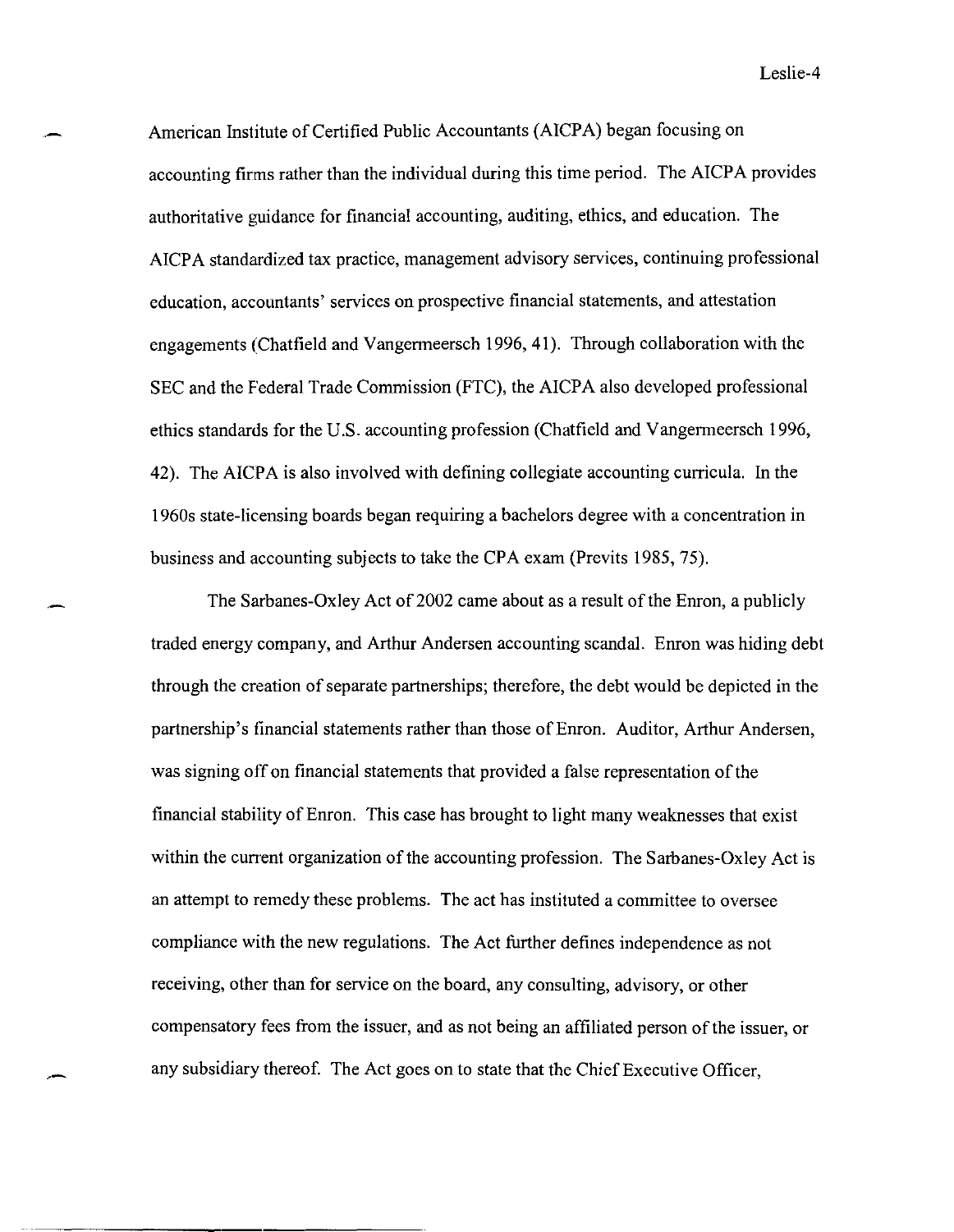Controller, Chief Financial Officer, Chief Accounting Officer or person in an equivalent position cannot have been employed by the company's audit firm during the one-year period proceeding the audit. To further ensure the independence of auditors, the act states that the lead audit or coordinating partner and the reviewing partner must rotate off the audit every 5 years (AICPA 2002).

Consulting, professional advice to a client on accounting and business issues, had been a major revenue source for accounting firms before the audit function gained importance. Consulting and tax functions are economically attractive ways to balance the workload between the peak season surrounding year-end audits and the off-season. The American Institute of Certified Public Accountants (AICPA) encouraged the performance of these services. In 1953, the AICPA formed the committee on management services by CPAs to encourage local accounting firms to explore extending their practices into other areas (Previts 1985, 88). In 1963 the AICPA issued Opinion No. 12 stating that there was no likelihood of a conflict of interest arising from the offering of consulting and tax services (Chatfield and Vangermeersch 1996, 324). Through these actions and statements the AICPA was pronouncing that it was ethical to offer such services.

The offering of consulting services to an audit client has been an issue in many court cases. The Westec case in 1985 brought up the issue of consulting services and independence again. Ernest M. Hall, president of Westec, was accused of inflating the price of his company's shares by making speculative purchases and sales ofWestec securities and by choosing accounting methods that maximized current income (Chatfield and Vangermeersch 1996, 100). This case suggested that audit independence was compromised by the consulting services rendered by the accounting firm (Previts 1985,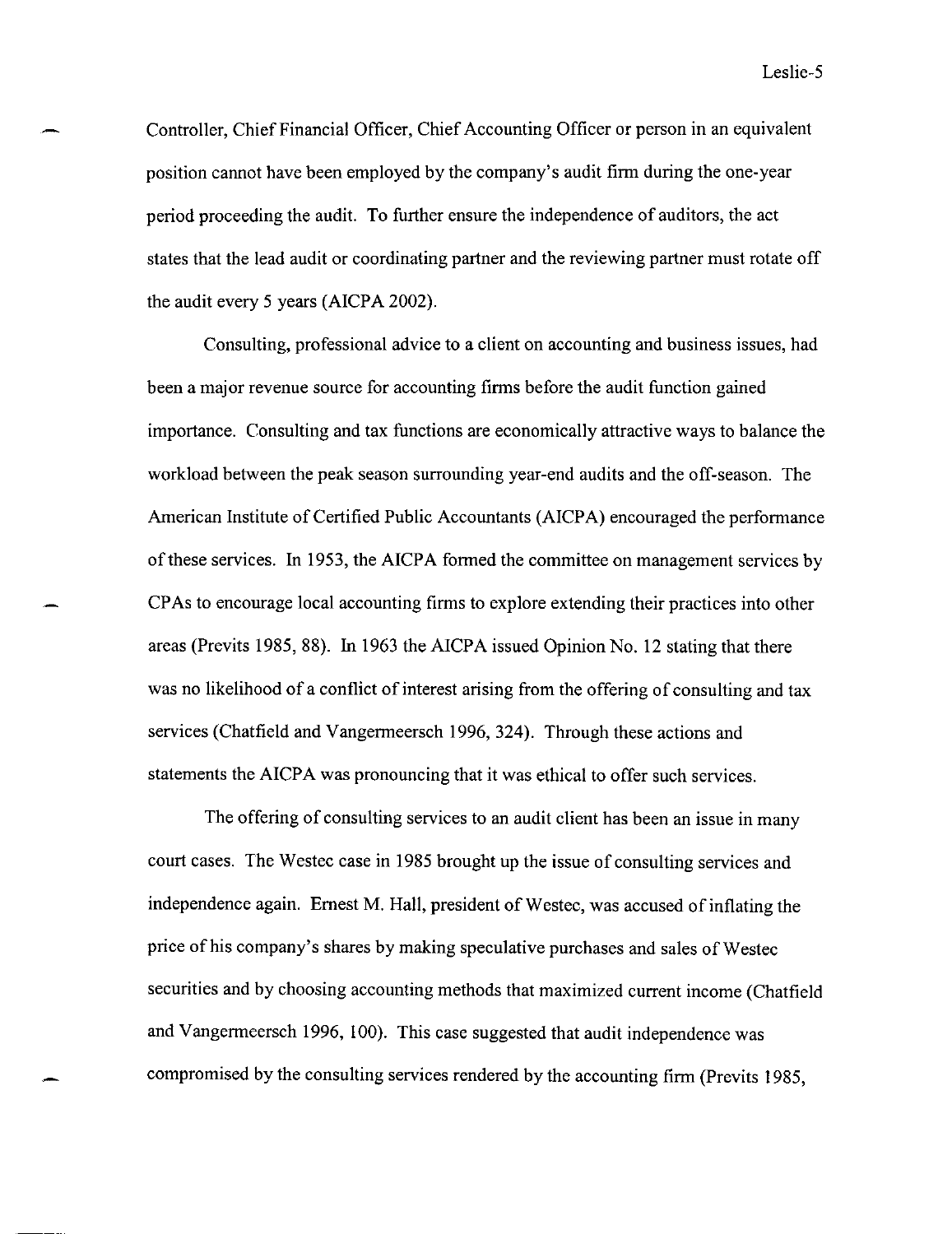129). The outcome of this case suggests that auditors may be held liable for choosing accounting methods to achieve a desired outcome and certifying the misleading financial statements (Chatfield and Vangermeersch 1996, 100). The SEC responded to the issue of consulting services offered to audit clients with the release of ASR 250, which requires companies to disclose fees for nonaudit services if the sum is more than three percent of audit fees (Previts 1985, 133). The Sarbanes-Oxley Act of 2002 adds to this rule stating that non-audit services may be issued without prior approval if the aggregate amount of all such non-audit services provided to the issuer constitutes less than 5% of the total amount of revenues paid by the issuer to its auditor. The bill goes on to discuss services outside the scope of practice for auditors. The Act prohibits the offering of the following non-audit services: (l) bookkeeping or other services related to the accounting records or financial statements of the audit client; (2) financial information systems design and implementation; (3) appraisal or valuation services, fairness opinions, or contribution-inkind reports; (4) actuarial services; (5) internal audit outsourcing services; (6) management fllnctions or human resources; (7) broker or dealer, investment adviser, or investment banking services; (8) legal services and expert services unrelated to the audit; (9) any other service that the Board determines, by regulation, is impermissible. The bill allows a firm to engage in any non-audit service not listed above, including tax services. The bill also provides for the pre-approval of other non-audit services (AICPA 2002).

A close relationship exists between public accounting and the businesses they audit. The apparent financial dependence of accountants on business entities creates this connection. The closeness of this association creates a need for ethics in accounting.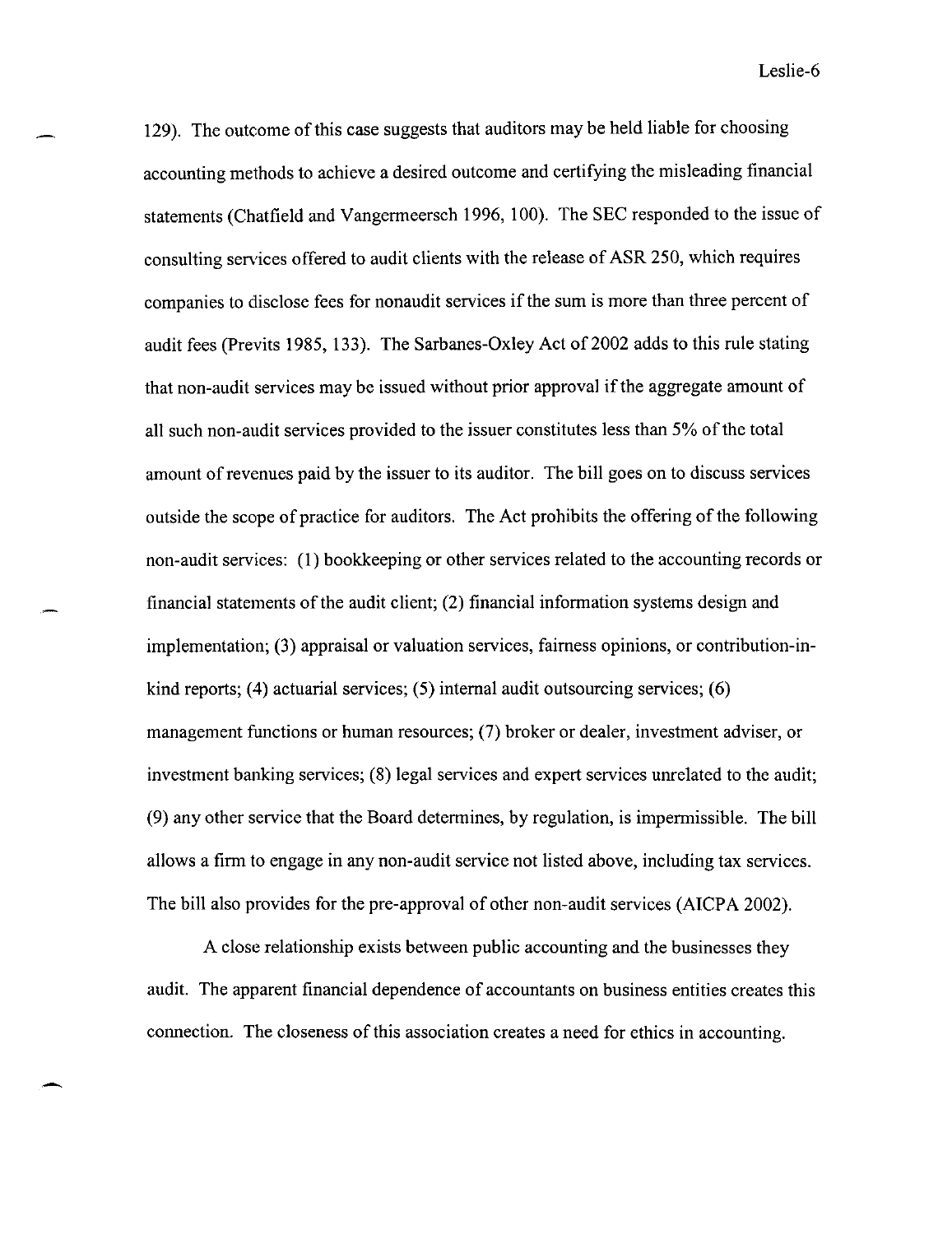Auditors not only have a responsibility to their client, but also an "important social responsibility" to the public (Gaa 1994, 1/1).

### *A Decline in Ethics*

There are many explanations for the decline in the ethical practice of professionals. Economic critical theory states that the inherent contradictions within capitalism cause ethical conflicts (Ponemon et al. 1999, 126). Corporations tend to suffer from short sightedness, due to their constant drive toward profit (Donaldson and Werhane 1999, 158). A balanced mix of motives, both profit and social, must be reached to avoid conflicts of interest (Donaldson and Werhane 1999, 164). The existence of competition makes the similarities between business and game ethics evident. Economic ethics have a cause-and-effect association (Ponemon et al. 1999, 121). Donaldson stated that "everyone is constantly searching for the most advantageous way to achieve the capital they want, which naturally leads to what is most advantageous to society" (Donaldson and Werhane 1999, 142).

Many large regional firms are merging to form larger firms. This leads to a limited number oflarge firms, creating instability within the profession. Information and power asymmetry occurs, which leads to a lack of professional solidarity (Gaa 1994, *3/29).* Firms then begin to compete for a contract with a company and they lower their ethical standards to obtain the contract. The Sarbanes-Oxley Act of 2002 states that a study by the GAO will be conducted regarding the consolidation of public accounting firms since 1983. The study will include the present and future of the consolidation and solutions to any problems discovered (AICPA 2002).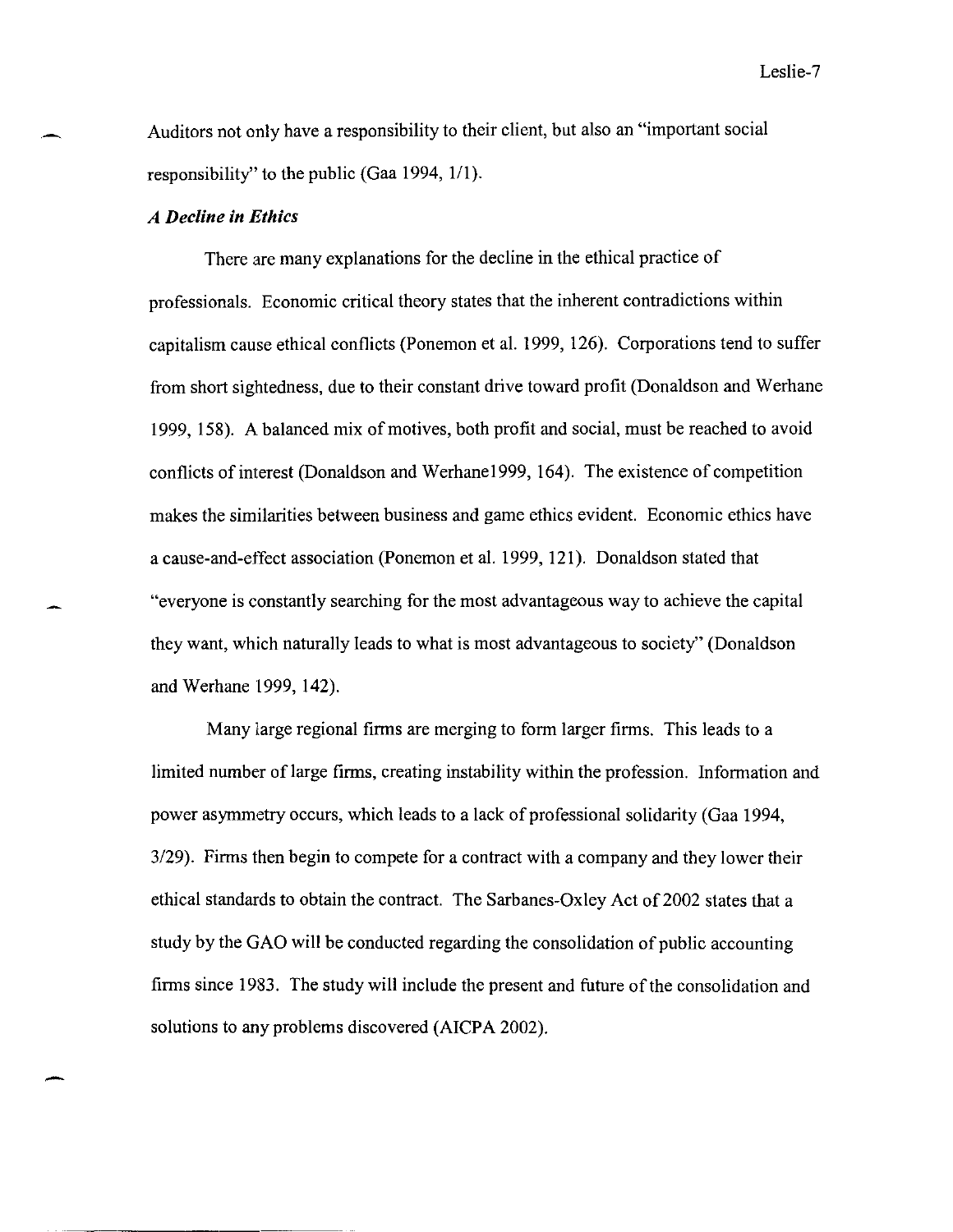Critics claim a break down has occurred in the ethical standards and behavior of members of the accounting profession (Gaa 1994, 1/2). Sixty eight percent of large and small companies surveyed by Forbes in 1999 agreed, "there is a problem because of the lack of ethics in our society" (Calhoun et a1.l999, 84). See Appendix 2-3. One critic states, "The accounting function has long been established. What we've witnessed has been an erosion of the willingness to adhere to that function" (The Post and Courier 2002). **In** a 1999 survey conducted by Calhoun, Oliverio, and Wolitzer, professionals were asked if they had ever been requested by a superior to do something they considered unethical. Sixty nine percent of the forty-two accounting societies surveyed said yes (Calhoun et al. 1999,86).

The accounting profession is constantly striving to enhance professionalism while reducing the extent and effect of legal liability. A common problem is the failure of audit team members to report discrepancies with audit work or findings to management. Generally accepted auditing standards, GAAS states that auditors should report all problems to management (Ponemon et al. 1998, 126). Taking the higher or ethical road is often associated with higher costs, but firms are better able to solve commitment problems with employees when choosing the ethical path. As a result the firm will benefit from increased revenue due to a more effective and efficient work environment (Donaldson and Werhane 1999, 173). A business cannot have responsibilities, because it is an artificial person, creating a need for ethical standards for professionals (Donaldson and Werhane 1999, 154).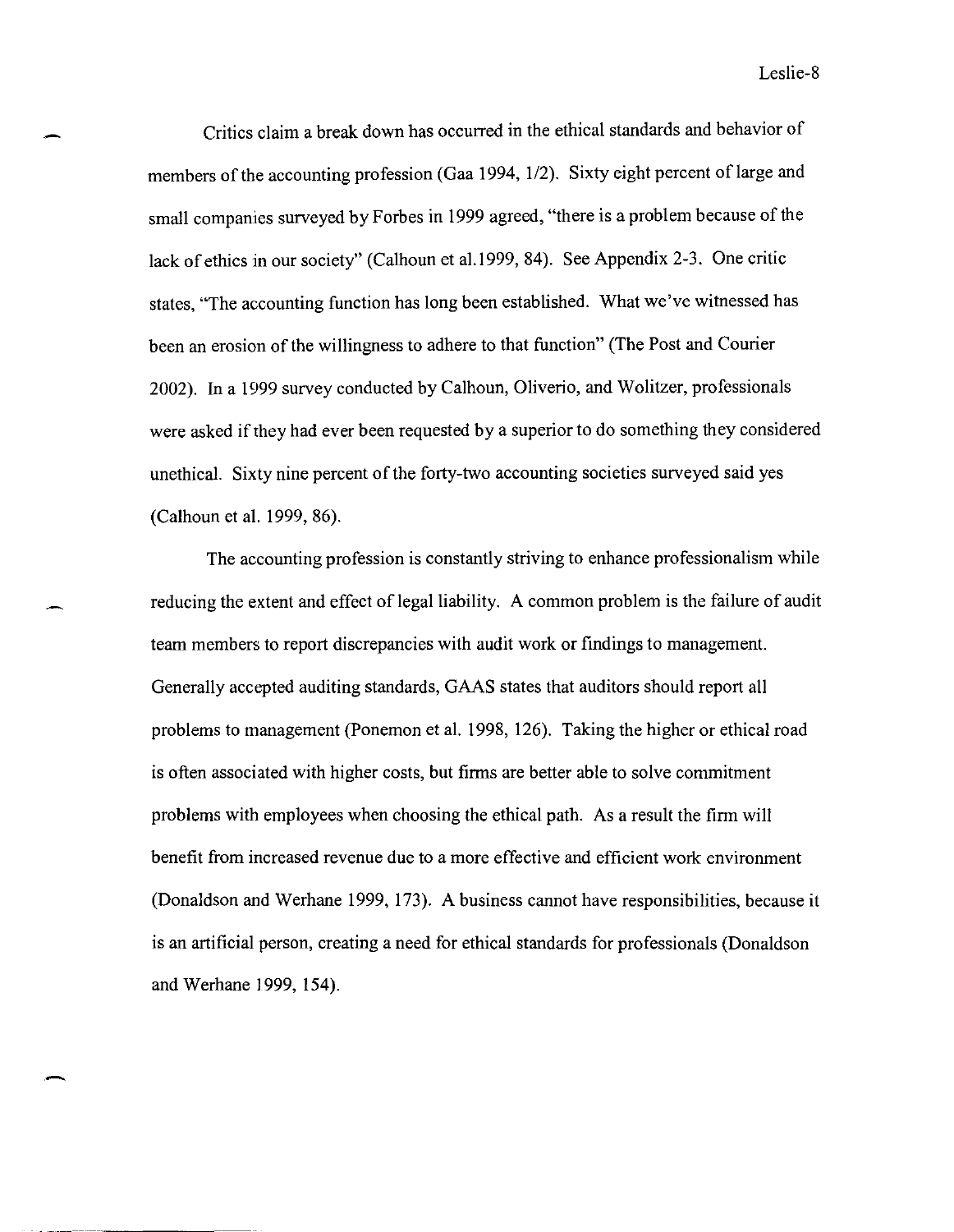## *Philosophy's Contribution to Ethics in Accounting*

In order for professionals to behave ethically they must first understand the meaning of the word "ethics." The terms "morals" and "values" can be used interchangeably with the word ethics. Derived from the Greek and Latin word for "custom," meaning settled or basic, ethics are basic customs of moral reasoning, or human behavior, as it ought to be (Donaldson and Werhane 1999,40). Psychologically, ethics consist of attitudes, beliefs, values, and personality, which are all part of human behavior. Ethics can also be defined using the theory of ethical egoism, "everyone ought always act in his or her perceived self-interest" (Gaa 1994,4/58). This theory states that an act is moral when it promotes the individual's best long-term interest (Armstrong 1993,4). Society and professional accountants would find it in their best interest, though difficult, to negotiate an agreement on responsibilities and autonomy of the profession (Gaa 1994, 3/29).

The study of ethics in a philosophical context centers on questions concerning what is morally good or bad (Ponemon et al. 1999, 117). In order for people to understand what is morally good or bad they must be taught the differences between the two. As a person progresses through life they develop their own beliefs of what is or right or wrong. Many factors come into play in a persons belief system, "deeply held and enduring beliefs about preferred end-states of existence" (Ponemon et al. 1998, 202). One such factor relates to a persons upbringing. Basic moral reasoning is learned in childhood.

Lawrence Kohlberg, an American psychologist, pioneered the study of moral development in the late 1950s. Kohlberg's theory of moral reasoning involves six stages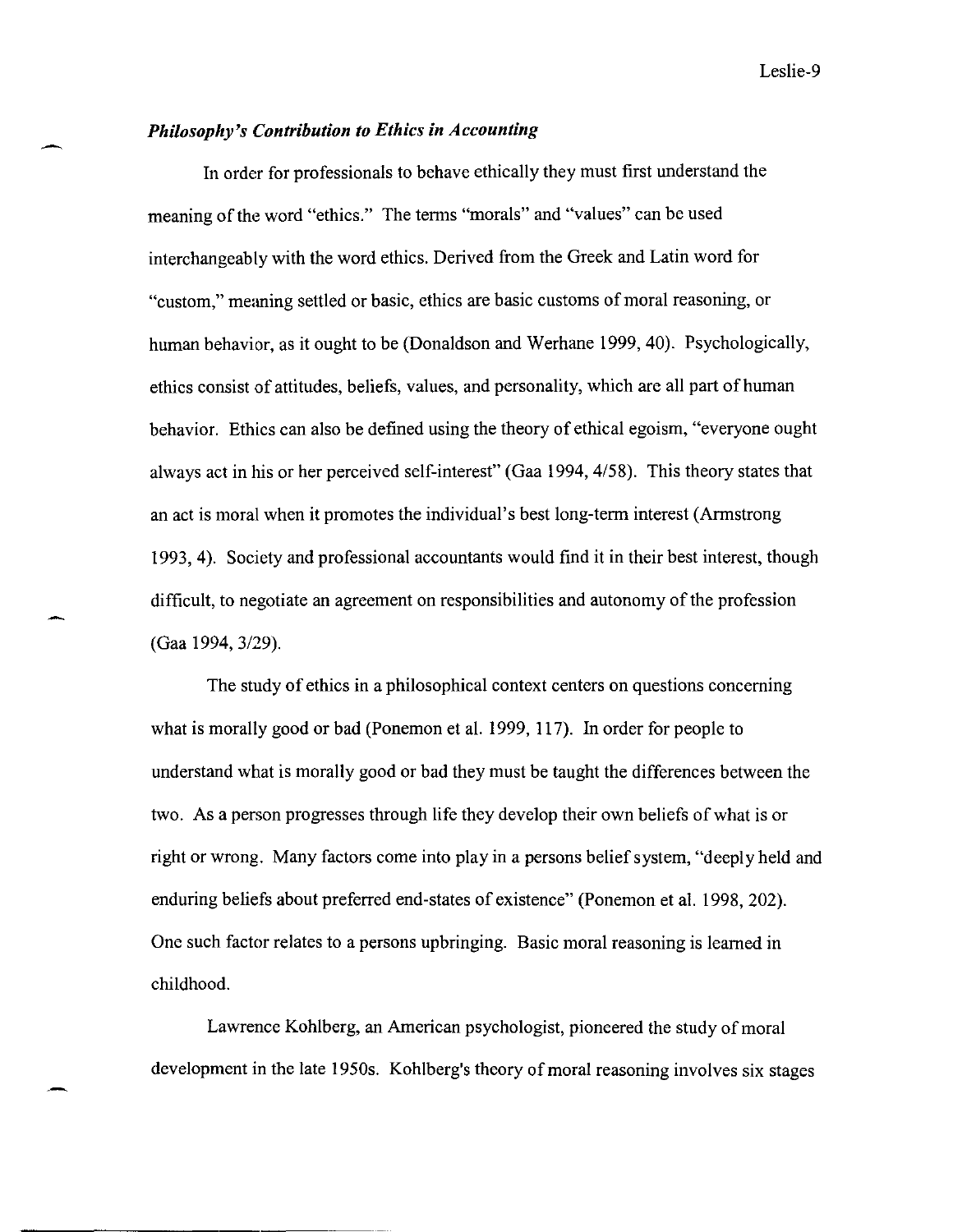through which each person passes in order, without skipping a stage or reversing their order. His theory states that not all people progress through all six stages. The first stage of Lawrence Kohlberg's stages of moral development discusses the moral maturity of preadolescent children. In stage one, children view the orders of authority figures as the law and determine what is good or bad based on the physical consequences of their actions (Armstrong 1993, 19). As a child grows and develops, their value system matures as well. Ethics are learned through social interaction, education, and professional relationships. Situational characteristics have a secondary effect on moral judgments, by establishing models of acceptable behavior (Ponemon et al. 1999,3). In Kohlberg's stage two, people begin to recognize the needs and interests of others (Armstrong 1993, 19). This often takes place as social interaction in a persons life increase. Most social interaction takes place in an educational setting during the first 18 years of a person's life. In stage three, people become concerned with meeting others' expectations (Armstrong 1993, 22). Children often look to their parents, teachers, and peers for approval of their actions. Professionals often look to professional organizations, peers, and standards. Stage four takes place after high school when people look to external sources to define right and wrong, like laws, company policy, or a religious organization (Armstrong 1993, 23). In order to develop a definition of right a wrong a person must understand the rules and the consequences of acting unethically regarding these rules. Stage five involves becoming aware of others' value systems and respecting and understanding their relevance within the group. Many people never reach this level of maturity (Armstrong 1993,24). Once a person reaches stage six, they follow abstract self-chosen ethical principles (Armstrong 1993, 20-1).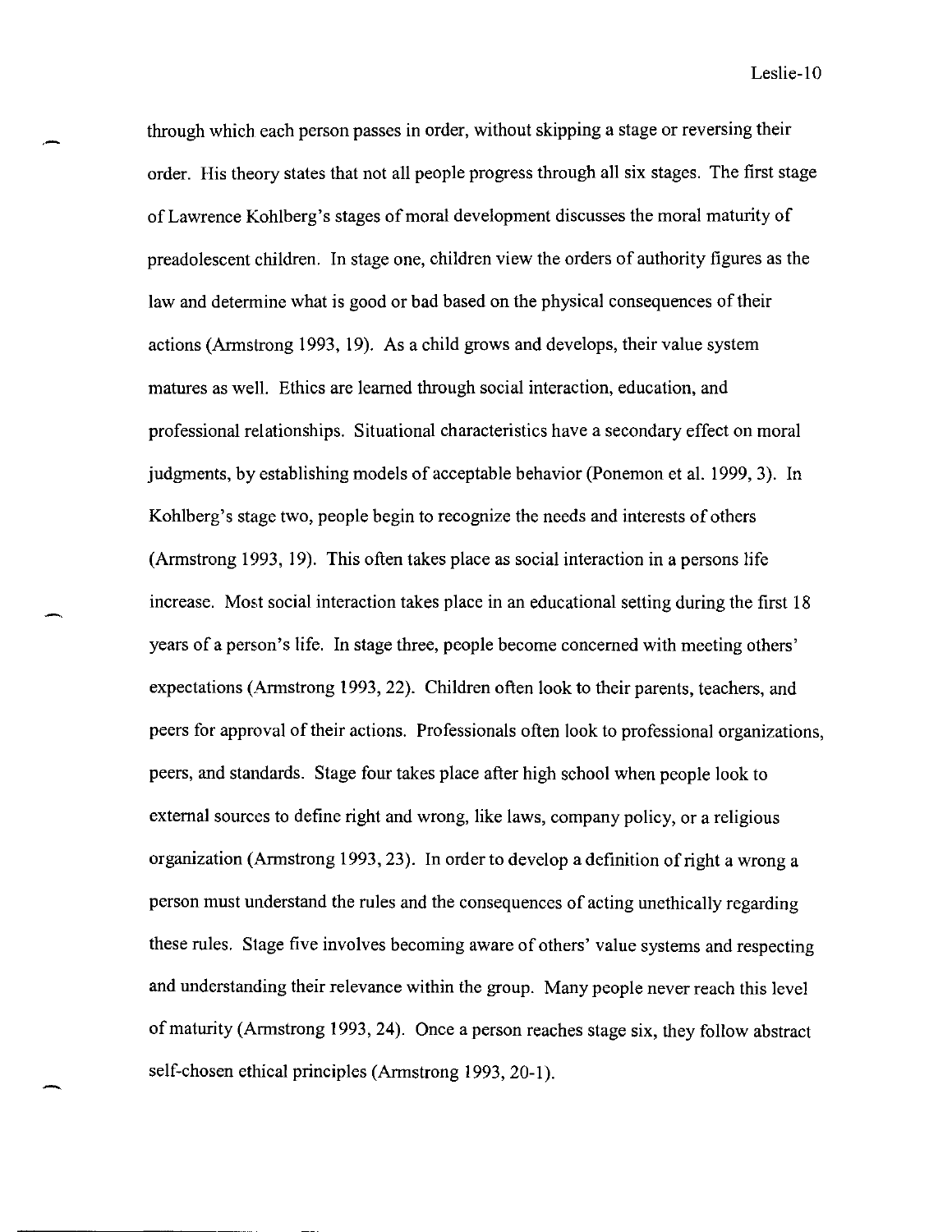Leslie-II

Ethical principles are essential for accountants. All accountants must possess moral sensibility, "the capacity to impose ethical order on a situation and to identify aspects of the situation that have ethical importance" (Ponemon et al. 1999,235). Values are affected directly by previous ethical instruction and exposure to respected professional role models (Ponemon et al. 1999,3). A person's value system is learned through social and professional interaction, much of which takes place in an educational setting. The usage of case studies in business courses will help an accountant's moral development. By applying ethics to real life situations accountants will better be suited to choose the ethical path when in a professional setting.

Ethics are of great importance in accounting as an auditor's commodity in trade is truth. When making a decision the auditor must determine whose interests are relevant. Conflicting interests may cause a breach of moral code. A value judgment must sometimes be made to arrive at a conclusion (Gaa 1994, 4/63). The auditor's job is to determine that financial statements are properly reported and communicate the information to the stakeholders (Ratliff et al. 2002). When conflicts occur, professional rules can be used to determine whose interests take precedence (Gaa 1994, 6/106). Auditors must have objectivity and independence when making these decisions. The general pronouncements also state the auditor must obtain independence. Independence is an abstract concept (Gaa 1994, 7/111). For this reason, auditors must not only be accounting experts, but also moral experts (Gaa 1994, 5/90). Long-term success for individuals, businesses and the economy depends on consistent ethical business practices (PR Newswire 2002).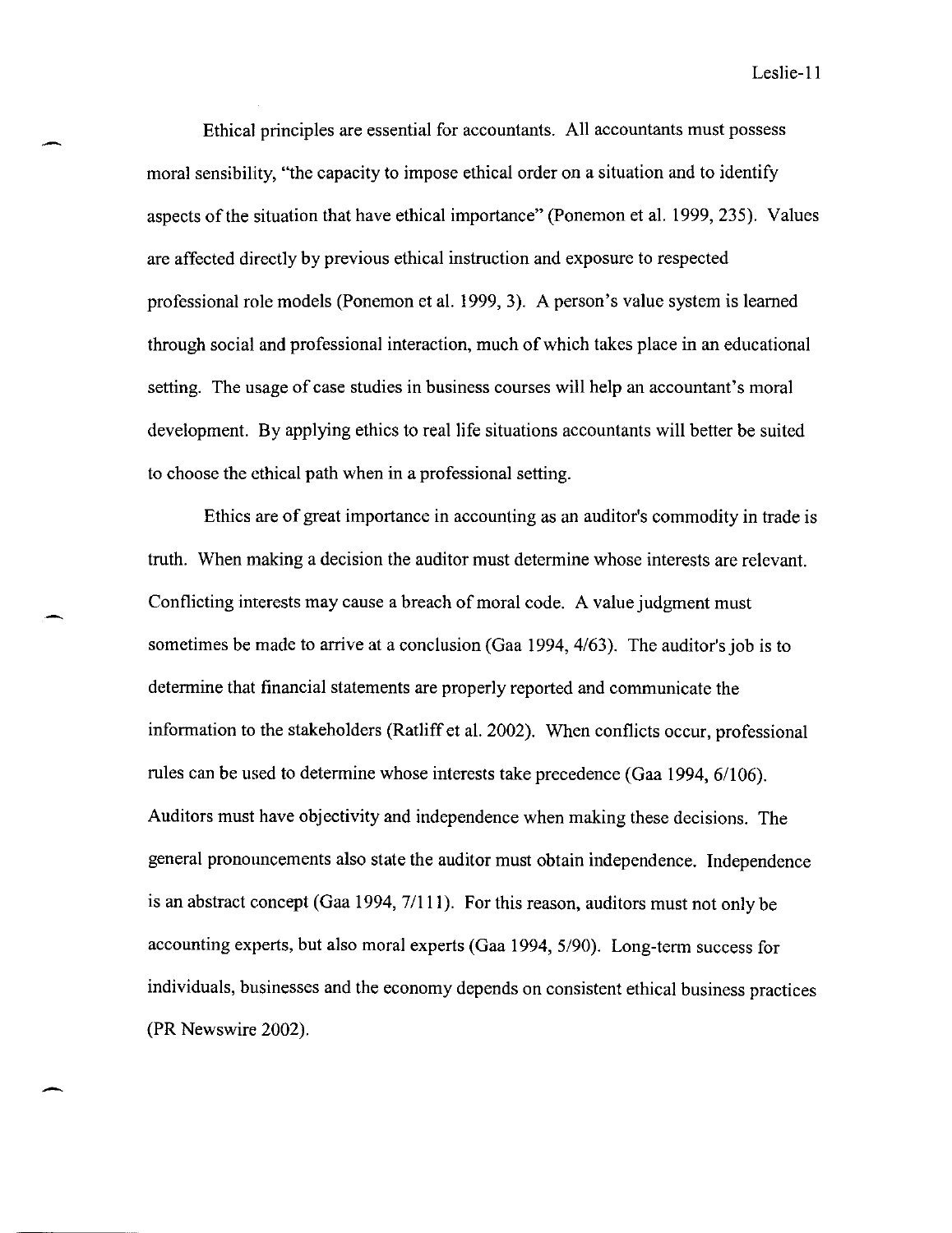In order for accounting to be considered a profession, it must have an ethical obligation to the rest of society. The profession must be valuable to society, include expertise, regulate itself, and have professional associations (Gaa 1994, 2/11). The accounting profession is not only valuable to stakeholders of a company, but to society as a whole. The U.S. stock market crash of the 1920s depicts the consequences of society losing faith in the economic stability of their country. The public trusts the truthfulness ofthe financial statements, and a breach of this trust can cause great economic instability. The expertise of accountants allows them to have professional judgment. Public accounting has gained credibility in the U.S., because accountants internalize the responsibility to the public (Calhoun et al. 1999,21). Many professional accounting associations perform self-regulation for the profession.

In order to provide ethically sound services, an accountant must find honor in their commitment to ethical behavior. Independent public accountants need to obtain the following critical skills: knowledge of business functions, knowledge of rules and regulations for multiple industries, and knowledge of professional responsibilities (Calhoun et al. 1999,23). In addition, accountants must strive to be nonjudgmental and find ethical issues engaging and challenging (Calhoun et al. 1999,31). In a 1999 survey conducted by Calhoun a list of proposals to deter unethical behavior were presented to business professionals. Monitoring or "tone at the top" was seen as the most effective method, while peer pressure and parental guidance came in as a close second (Calhoun et al. 1999,89). See Appendix 1.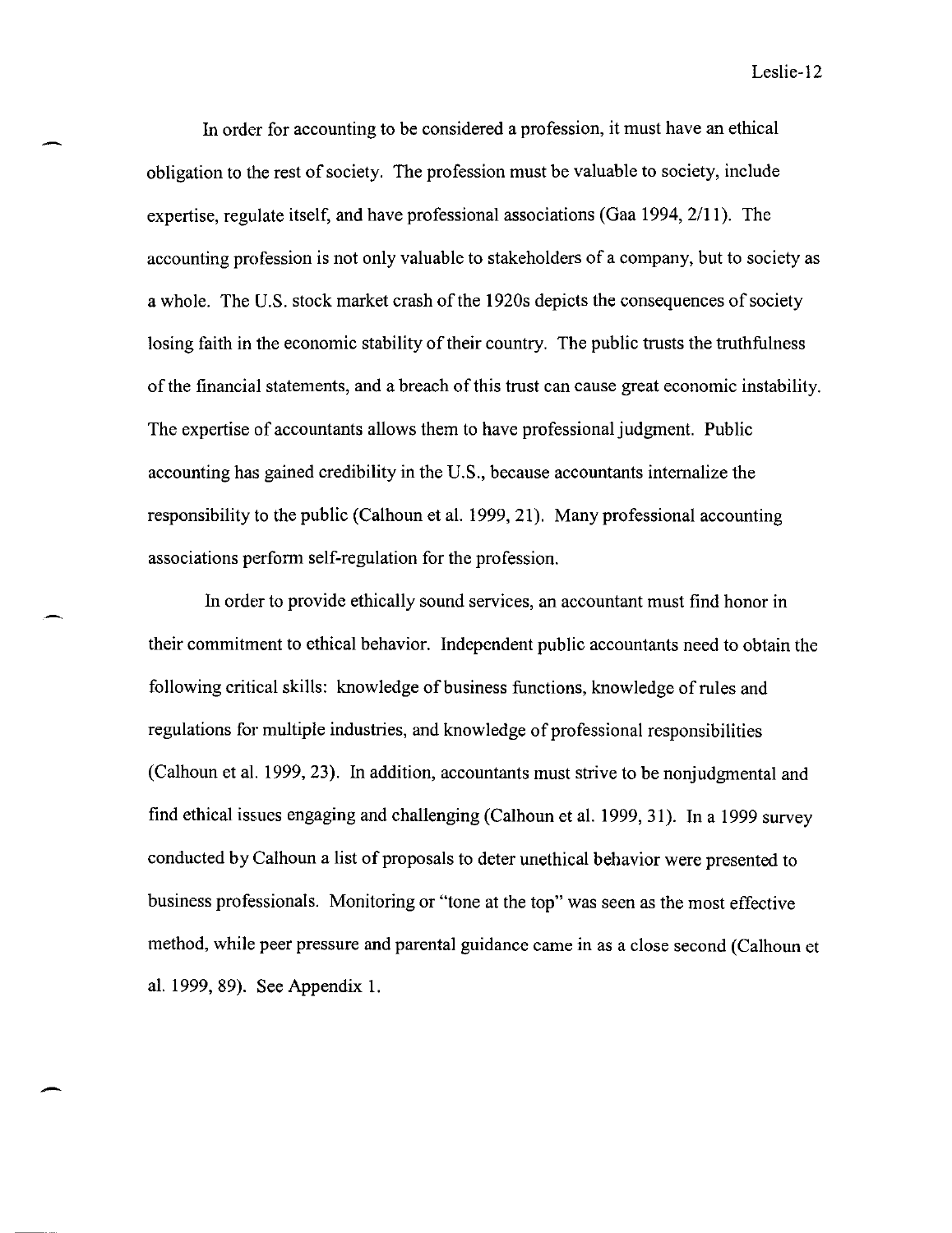## *Ethical Codes for Accountants*

The accounting profession has many standards and rules governed by different organizations. The accounting ethics codes of these organization often include independence, integrity, objectivity, and due care as rules. Objectivity is a certain state of mind, independence deals with relationships, and due care is a quest for excellence (Calhoun et al. 1999, 25). General standards and accounting principles state the accountant's responsibilities to clients (Calhoun et al. 1999, 110-1). The AICPA code covers topics on the responsibilities of CP As, the public interest, integrity, objectivity and independence, due care, and the scope and nature of services (Donaldson and Werhane 1999,73). The AICPA, which currently has approximately 300,000 members, is the national professional organization of CPAs (AICPA 2002). Financial accounting, auditing, ethics, education, and practice governance are the most important dimensions of the contemporary AICP A program (Chatfield and Vangermeersch 1996). Standards of Ethical Conduct for Management Accountants, which includes topics covering, competency, confidentiality, integrity, and objectivity, are another source of ethical codes (Donaldson and Werhane 1999, 79). This code relates to management accountants and their obligation to the organization, their profession, the public, and themselves (Armstrong 1993, 119). Members of the Financial Executives Institute adhere to the Code of Ethics of Financial Executives Institute (Armstrong 1993, 123). Internal auditors follow the Institute of Internal Auditors Code of Ethics and the Standards for the Professional Practice of Internal Auditing (Armstrong 1993, 123-5). The Association of Government Accountants Code of Ethics is in place for government accountants (Armstrong 1993, 126). In order for these codes to be valuable to society, clients, and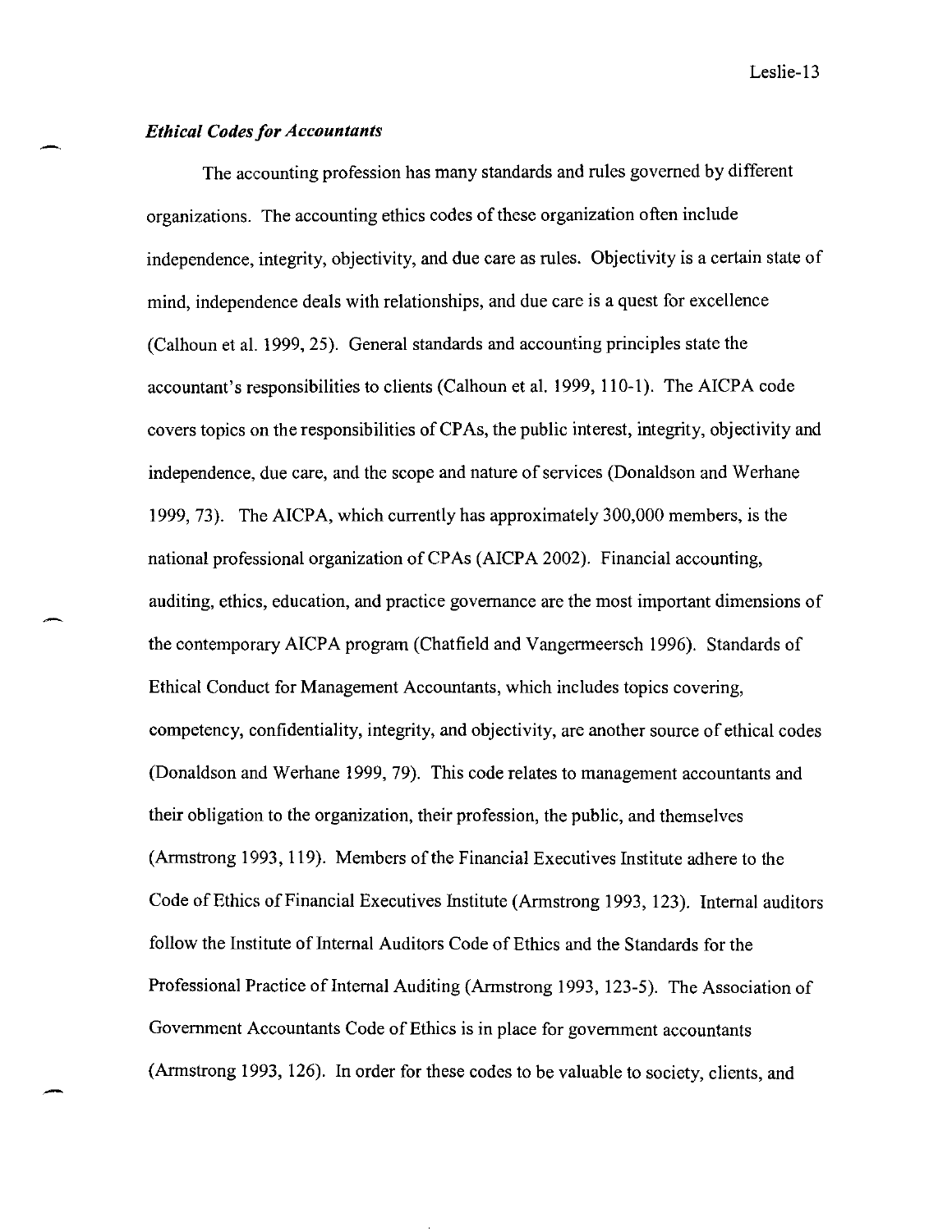CPAs, some form of monitoring must exist. The AICPA, state societies of CPAs, and state boards of accountancy are responsible for policing and enforcing the ethics rules for different organizations (Armstrong 1993,73). Peer review serves as an effective form of ethics monitoring as well. Peer reviews in public accounting consist of one firm providing assurance that another firm is meeting professional standards (Armstrong 1993, 75).

Despite all of the professional organizations for accountants and their efforts to promote ethical behavior, unethical conduct continues. For example, firms where fraud is prevalent tend to have an old and vague code of conduct, little enforcement, and bad training programs (Ponemon et al. 1999,91). Good training is vital in helping people to understand how to put the rules of the code into effect. Accountants must be able to understand the code before they can apply it to their work. If a code is outdated, it may lack credibility. If parts of the code no longer apply, people are more likely to dismiss the entire code. Another important item to remember is that a company's decree does not always reflect the reality of the entity (Calhoun et al. 1999,3). The norm in a company may be to disregard the code. Another overriding problem with ethics is hypocrisy (Calhoun et aL 1999, 40). The code may simply be a formality, and the rules are not actually followed. To gain credibility, a firm must follow the cliche "practice what you preach" (Calhoun et al. 1999, 101). Top management must set an example and follow through on a code of ethics in order for it to be successful. Many business professionals believe this is a singular solution to unethical behavior (Calhoun et al. 1999, 91). A firm's code should reflect customer and employee moral values, which can, at times, be conflicting and compete with one another (Donaldson and Werhane 1999, 168). If parts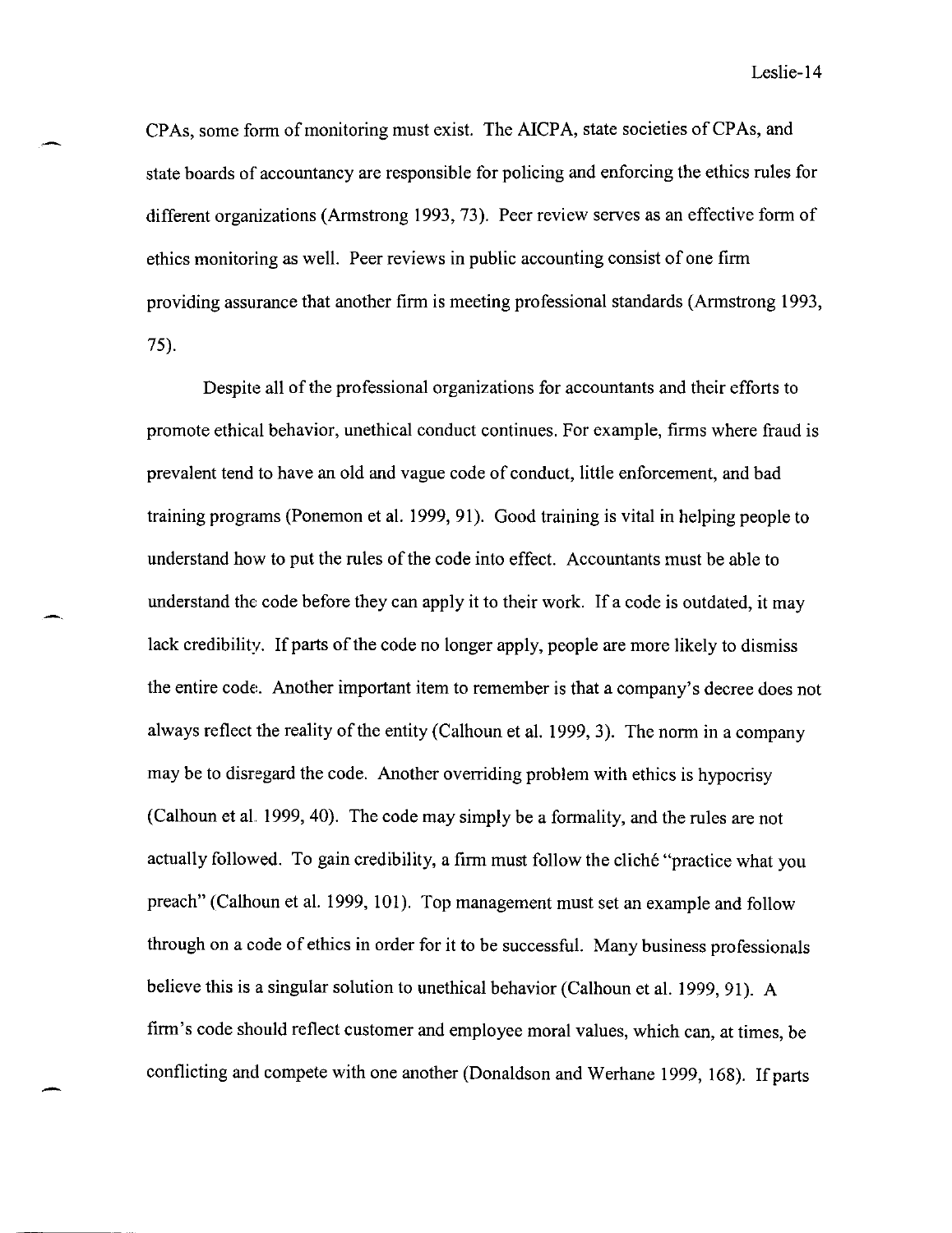of the code conflict, the credibility of the code declines, and it becomes more likely that the code will not be followed in its entirety. A survey conducted by Calhoun, Oliverio, and Wolitzer in 1999 revealed that often fraud occurred in public accounting firms that did not have an established code of ethics (see Appendix 3).

## *Accounting Ethics in Education*

-

Training and education is an integral part of any ethics program. Many business professionals believe ethics training or counseling on the job is one possible solution to reducing unethical behavior (Calhoun et al. 1999,91). The training session could be held onsite. The leader of the training session must be knowledgeable in the field of ethics and have actual working experience in order to be effective. Quality class materials and good presentation skills make a training session more engaging and fruitful (Calhoun et al. 1999, 134). Reviewing existing ethical programs in successful businesses can provide a benchmark when building the framework for your company's code (Calhoun et al. 1999, 137). Benchmarking involves viewing other ethical programs for ideas on improving the code of ethics in place or creating a new code.

One of the most important ways to reassure the public that accountants will act in an ethical manner is to properly educate accounting students. Many business professionals feel that proper education of ethics will help deter unethical behavior (Calhoun et al. 1999,91). Bob Rutland, the chairman and CEO of Allied Holdings Inc. in Atlanta, said, "If they don't have those values coming up, they've got to learn them" (The Post and Courier 2002). Business schools, President George W. Bush said, must be "principled teachers of right and wrong and not surrender to moral confusion and relativism" (Singer 2002).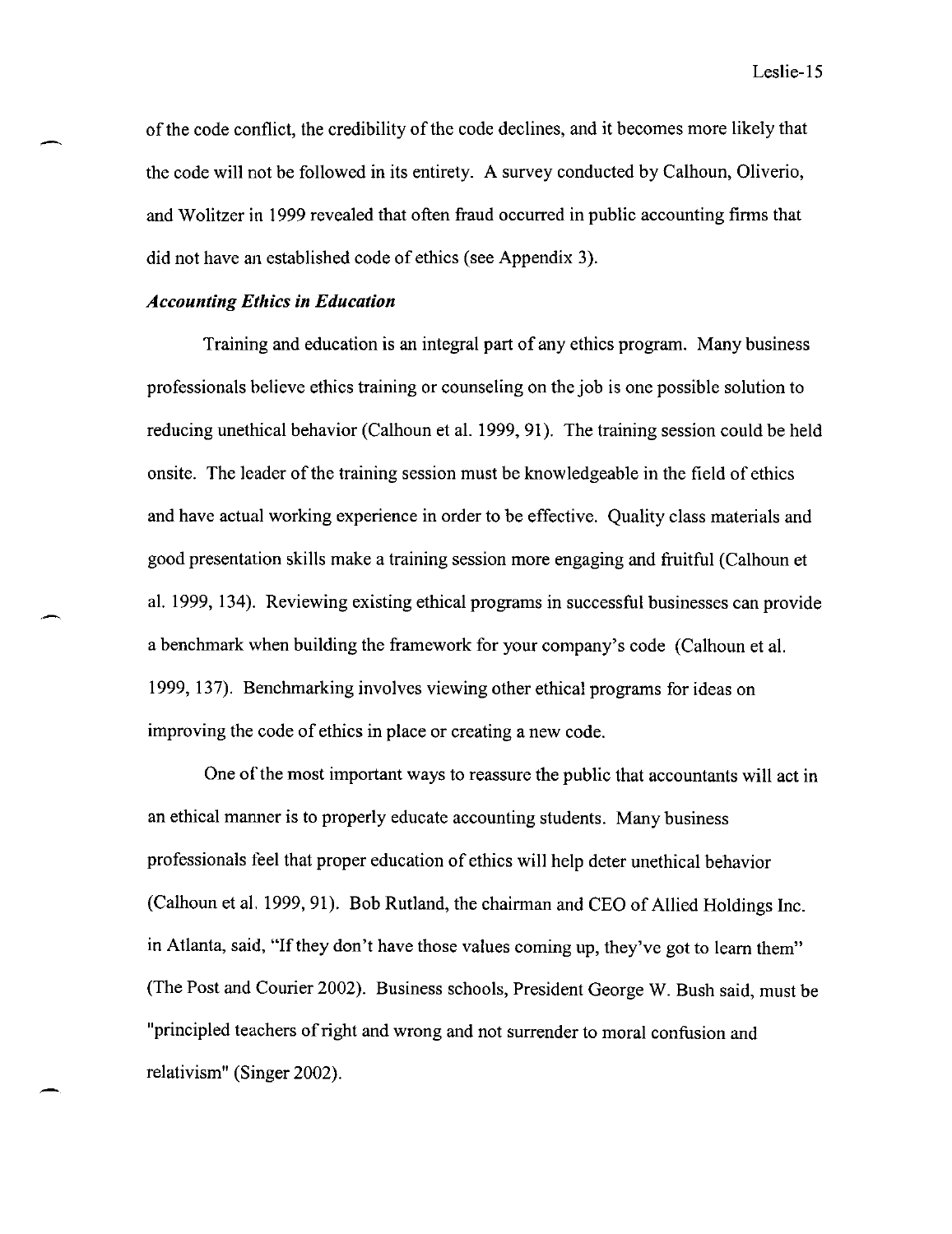The teaching of ethics increases a student's awareness of significant dimensions in decisions they will have to make (Ponemon et al. 1998, 35). Auditors' thinking and reasoning processes are some of their most valuable tools. The ability to accept or reject arguments based on their believability and their relationship to the premise should be a defining characteristic of a competent auditor (Ratliff et al. 2002). Recognizing an issue's ethical dimensions stems from the combination of an individual's sensitivity towards the moral intensity and the ethics involved (Ponemon et al. 1998,35). Sensitivity toward moral issues is learned early in a person's life, but it grows through life experiences and education. Students become more sensitive to ethical issues once they are aware of the consequences of certain accounting problems. A 1998 study performed by Patricia Casey Douglas and Bill N. Schwartz found that teaching ethics throughout an accounting curriculum increased students' principle reasoning skills.

Finding educational material that includes information and guidelines on accounting ethics can be a challenge. One of the first places to look for educational materials is a textbook. Unfortunately, not all accounting texts include a chapter on accounting ethics. The opportunity cost of teaching ethics in lieu of more "significant" business topics causes the importance of teaching ethics to be downgraded (Ascribe Newswire 2002). Most accounting information texts do not cover the importance of ethics (Ponemon et al. 1998, 267). Publishers and authors need to address this most importance aspect of the profession. If the demand for textbooks covering the topic of ethics increased, the publishing industry would respond to this demand by providing more texts that cover accounting ethics within their respective areas. When textbooks do not cover ethics, the responsibility lies with the faculty to teach this topic to students. In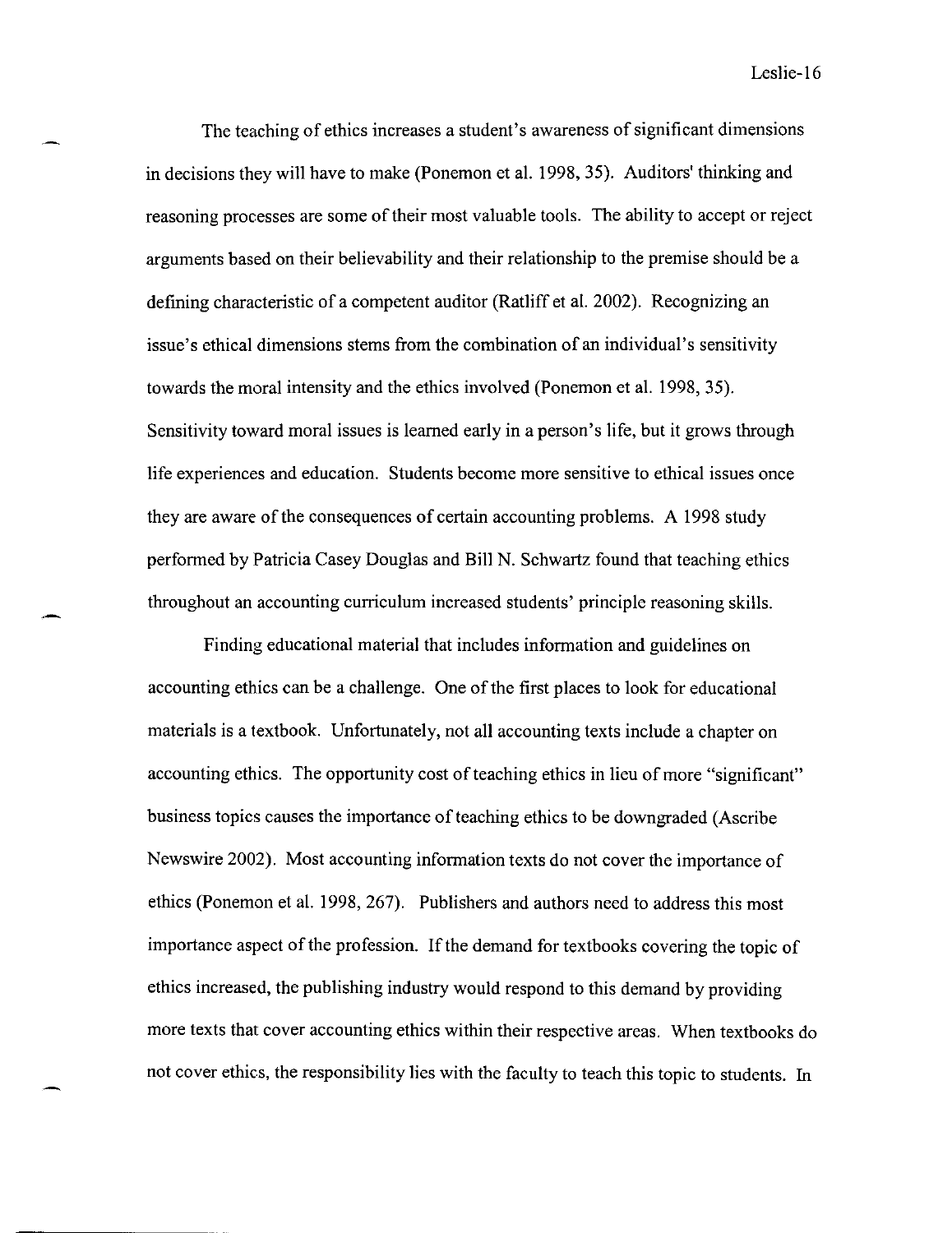order for a program to be successful, it must have faculty support (Ponemon et al. 1998, 107). The "tone at the top" affects the ethics of the people below. When professors truly believe in the importance of the topic they are teaching, students will attach that importance to what they learn.

Students must have the knowledge to recognize issues in accounting that have ethical implications. Then, they must develop a sense of moral obligation or responsibility relating to the issue. By learning to deal with the uncertainties of the accounting profession, students can develop the abilities needed to deal with ethical conflicts or dilemmas. Proper education can set the stage for a change in ethical behavior. Students will appreciate and understand the history and composition of all aspects of ethics and their relationship to the general field of accounting (Ponemon et al. 1998, 107). A study conducted of the **14** schools in the Mid-American Conference depicts the lack of formal ethical education at the undergraduate level (Leslie 2003). Of the ten schools responding to the survey, only one school requires all accounting majors to take a course on ethics. The nine other schools stated that ethics were covered as topics within other courses or the coverage was left to the discretion of the professor (See Appendix 4). The Association to Advance Collegiate Schools of Business (AACSB) accredits all ten of the business schools that responded. AACSB accreditation promotes excellence and continuous improvement in undergraduate and graduate education for business administration and accounting. The standards state that accounting degree programs, in addition to building a substantial knowledge base in accounting and business administration in the context of a professional orientation, should develop communication, intellectual, and interpersonal skills built on a broad, general education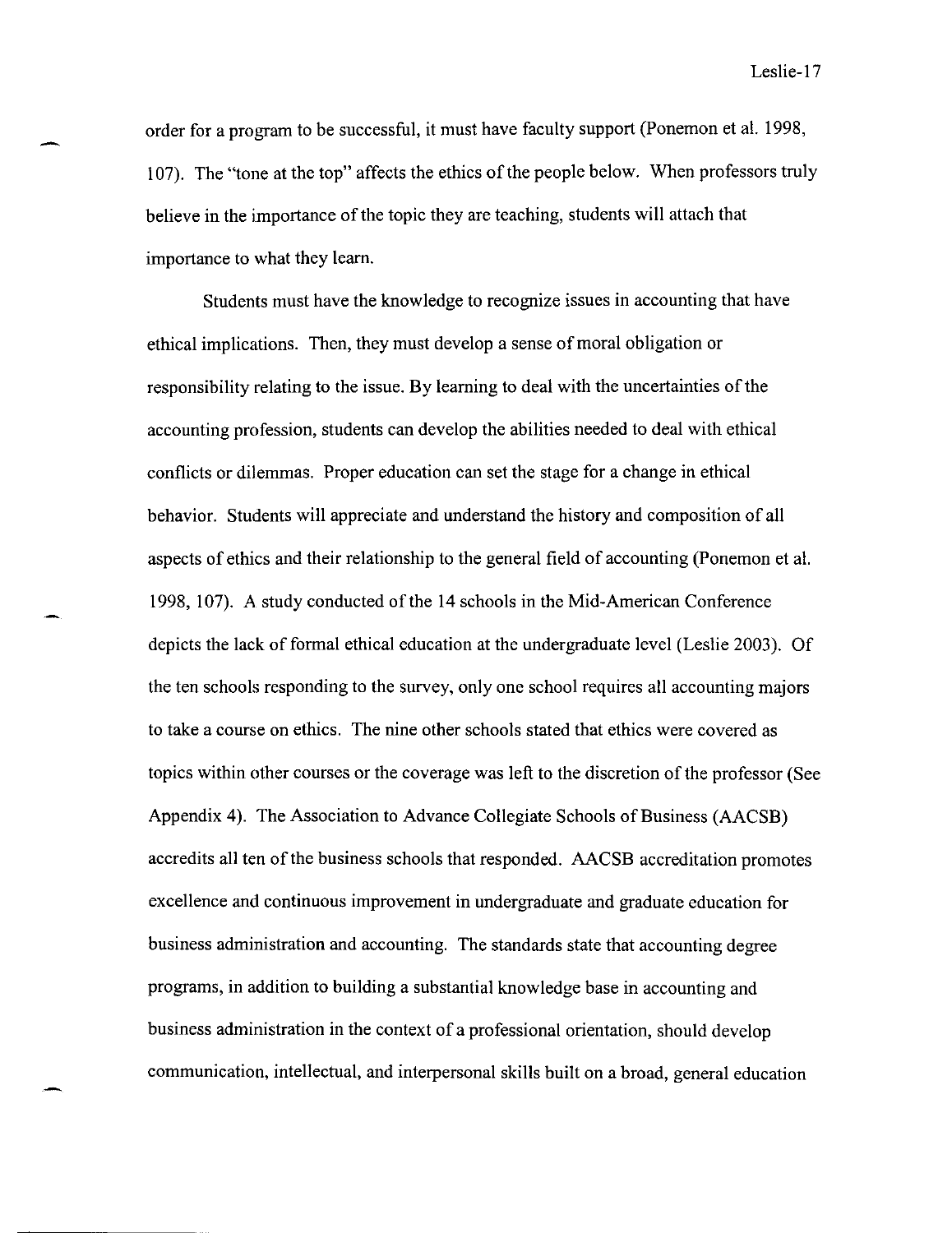foundation. The standards suggest placing emphasis on the professional role played by accountants in society providing and ensuring the integrity of financial and other information. This implies the importance of ethics, but does not state the teaching of ethics as a requirement to obtain AACSB accreditation (AACSB 1998).

A student must be taught ethical reasoning in order to determine what an ethical solution would be to problems arising in accounting practice. Teaching the four dimensions of ethical reasoning will help students apply ethics to actual situations: recognize the ethical issue (See Appendix 2), make a moral judgment, create an intention, which leads to a behavior, and the resulting behavior (Ponemon et al. 1998, 29). Another approach when attacking an ethical issue involves seven discussion steps: 1) identify the facts; 2) identify the ethical issues; 3) identify the norms, principles, and values related to case; 5) name alternative courses of action; 6) choose the best action that is consistent with the norms, values, and principles; 7) relate the consequence to the action; and make a decision. If students follow this process in the classroom, they will train themselves to think in this manner when ethical issues arise in the field.

CP As must be able to insightfully analyze a situation, observe astutely, solve problems, identify relevant and valid evidence, and have the ability to learn independently (Calhoun et al. 1999,30). These skills can be taught throughout an accountant's education and reinforced in their day-to-day professional activities. At the earliest level of a student's education they can be taught to observe and learn independently. Ethics education begins in a child's earliest years. In junior high and high school, the teaching of ethics becomes even more relevant. As students begin preparing resumes and college applications in high school, they must understand the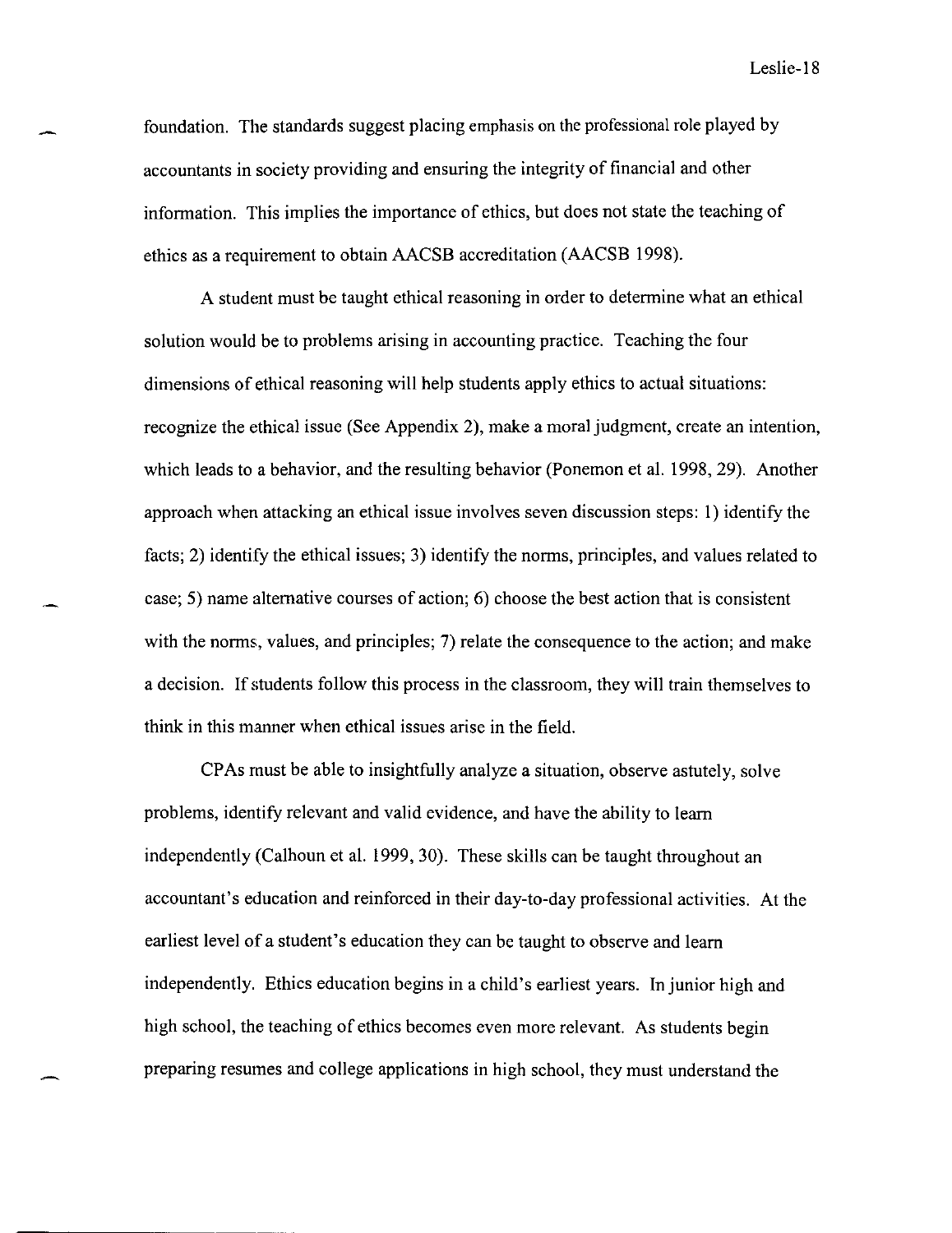ethical implications of the information they present about themselves. Finding strength and fortitude in putting forth truthful and proper information.

-

Elementary students are taught the basis of ethical reasoning throughout their early education. In 1999, the Virginia General Assembly approved legislation that requires all Virginia schools to teach character education (Roanoke Times and World News 2002). The legislation is part of a national movement to restore the teaching of values in schools, in lieu of the fact that many people believe that the nation's moral climate is deteriorating. This legislation sprang from Character Counts, the national program that promotes ethics in education (Roanoke Times and World News 2002). Advocates of this program believe the program instills civic virtues and positive character traits that will help boost the students' academic education, reduce disciplinary problems, and develop a civic-minded attitude. Schools are now required to teach honesty, responsibility, respect and fairness to diverse social, cultural, and religious groups. Some elementary schools are creating a program in which students seen practicing good character traits are rewarded for their good behavior, while other schools are creating musicals, plays, and skits representing positive character traits. Some schools recite a pledge to be fair, considerate, and responsible every morning. School assemblies and classroom discussions are becoming more centered on ethical education (Roanoke Times and World News 2002). These programs instill the importance of ethics at a young age and continue to educate students on ethical principles throughout their education.

One important area in the education of accounting ethics is tax. The association between the level of moral reasoning and tax compliance decision-making is very strong (Ponemon et al. 1999, 108). Attempts are often made to serve the short-term economic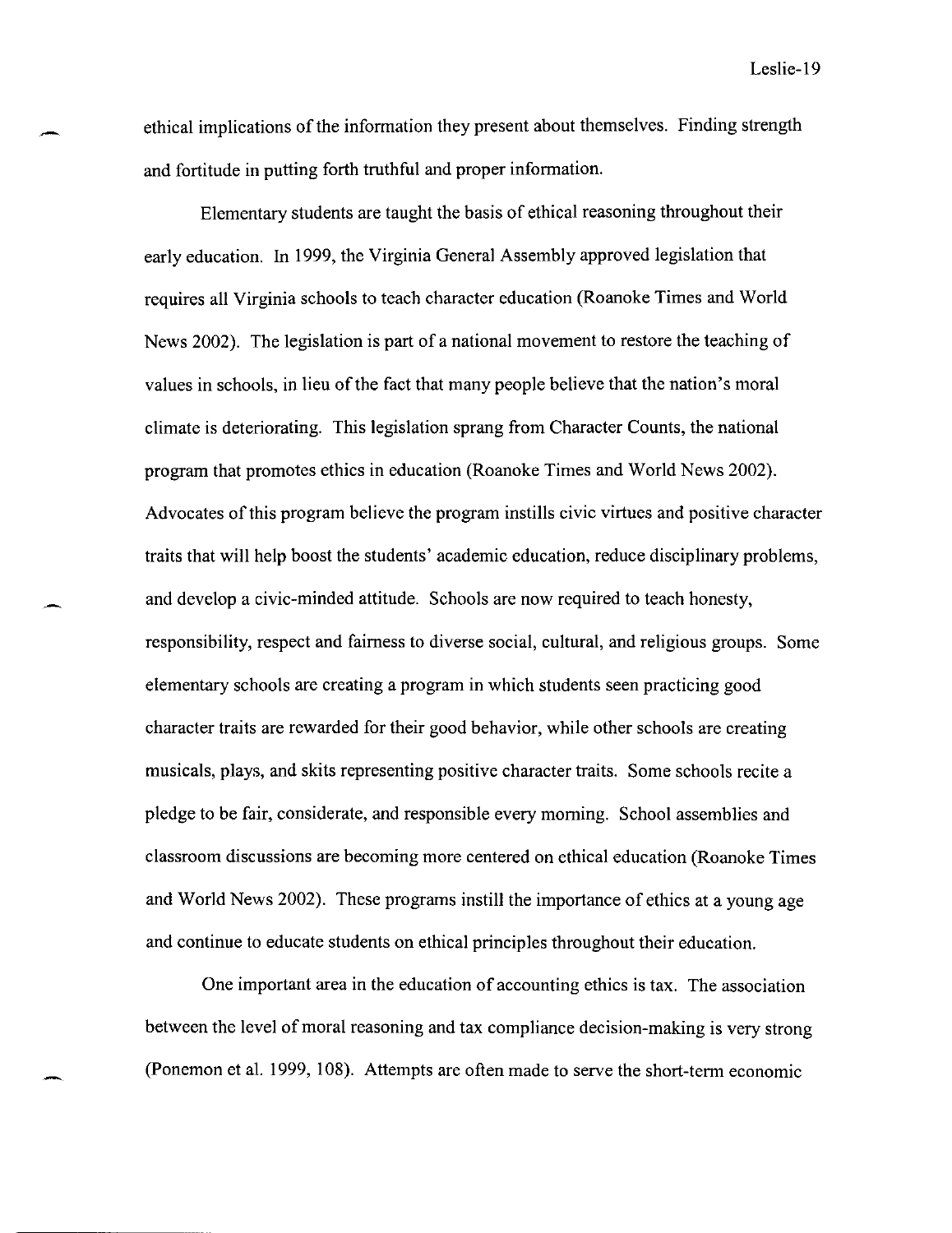interests of the professional tax community (Ponemon et al. 1998, 82). Common questionable behaviors among tax preparers, as reported by the IRS in 1998, include: not probing for secondary sources of income, not being cautious about criminal violations when there is a suspicion that income is intentionally understated, signing a return when there is strong suspicion that it understates income, signing a return that has a large undocumented deduction, and showing a deduction in such away as to minimize the chances of being selected for an audit (Ponemon et al. 1998,77). Tax issues often present the most difficult ethical and moral dilemmas, but there is the least education regarding these issues (Ponemon et al. 1998, 73). Introductory tax textbooks rarely include a section on ethics (Ponemon et al. 1998,79). A large amount of technical material exists in tax education and little time is left to discuss moral implications. Tax educators' often lack ethics training or the materials to teach them (Ponemon et al. 1998, 80). Adding a course in tax ethics to the accounting curriculum would help students better understand the moral implications in tax accounting. While other tax classes focus on the technical aspects surrounding taxes, a "tax ethics" course can teach students how to deal with conflicts that may arise in this, most sensitive or public areas. The addition of this course would only serve to broaden a student's knowledge in taxes.

Accounting students build on their own values and ethics through honor codes or exposure to history and philosophy as part of a liberal arts education (The Post and Courier 2002). Business disciplines such as management, marketing, finance, accounting, and others are taught to students in college and universities as the key fundamentals to business operations. Business ethics are plainly missing from this equation. Business education in the past has focused on maximizing profits with little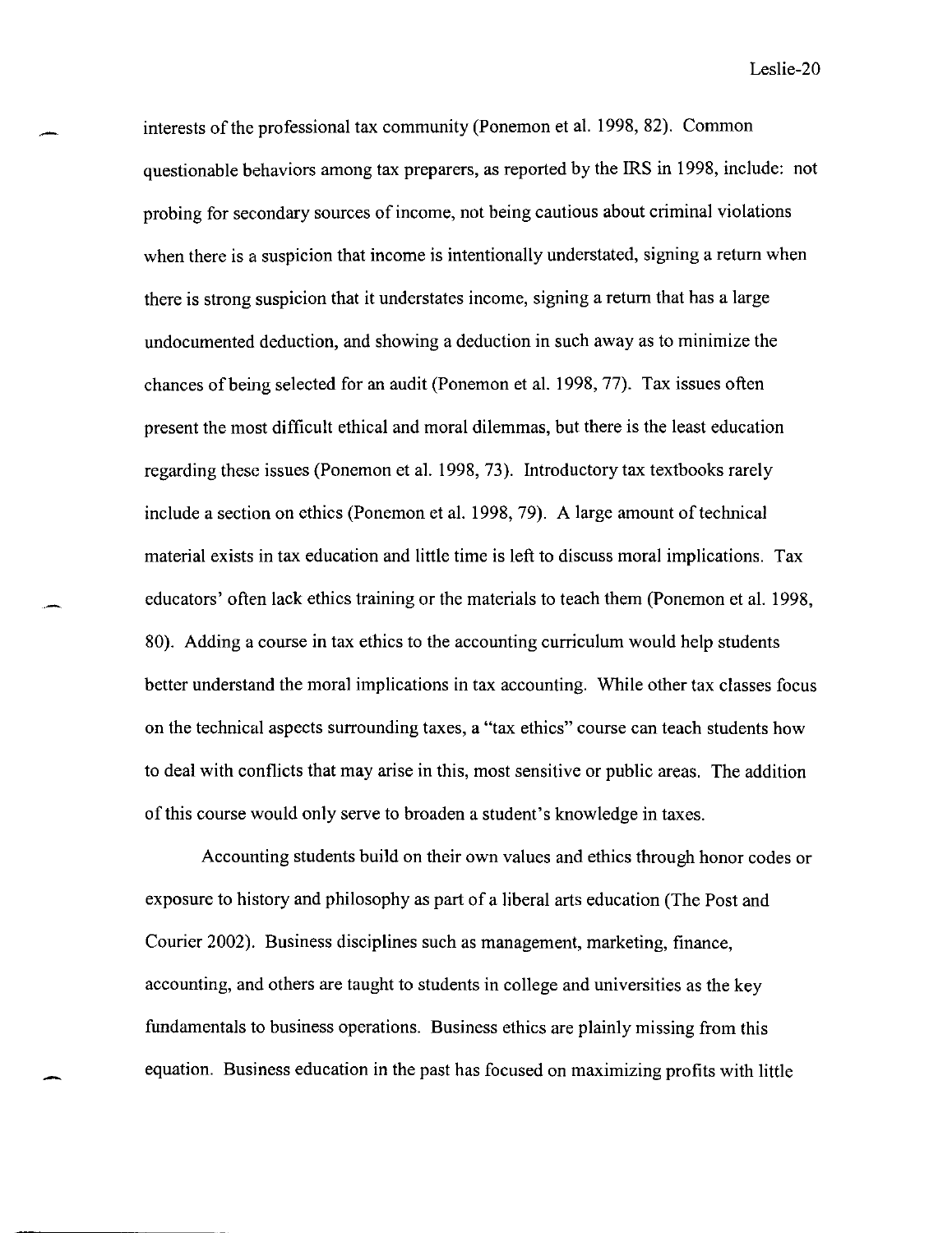focus on ethics (The Post and Courier 2002). Ethics training is often considered a trifling requirement that students should get out of the way as quickly as possible in order to focus on more "important" business issues (Ascribe Newswire 2002). According to a recent survey of 2000 students entering MBA programs, 68 percent stated maximization of shareholder value was their prime responsibility to the corporation. By the end of the first year, 82 percent of the students surveyed stated maximization of shareholder value was their prime responsibility to the corporation (Ascribe Newswire 2002). Ethics should be integrated into the requirements for all business majors like any other business discipline (Calhoun et al. 1999,92). Requiring a course on business ethics will help accounting students understand the ways in which moral values fit into their education and chosen career. Ethics should not only be a stand alone course, it should also be integrated into other courses as well to avoid being perceived as an afterthought, "tacked on" as an additional prerequisite (Ascribe Newswire 2002).

To establish the importance of ethics in our society, one must begin at the basic education level and work their way to business operations in organizations. First, business ethics must be established as part of core curriculums in colleges and universities. Second, business ethics must be made part of testing materials in professional certifications exams and Continuing Professional Education (CPE) programs. As business professionals progress through their career they must continue education on ethics. Accountants are updated on current topics in the profession through CPE courses. Third, business ethics must be an important part of every organizations decision-making and operational strategy (Calhoun et al. 1999, 158).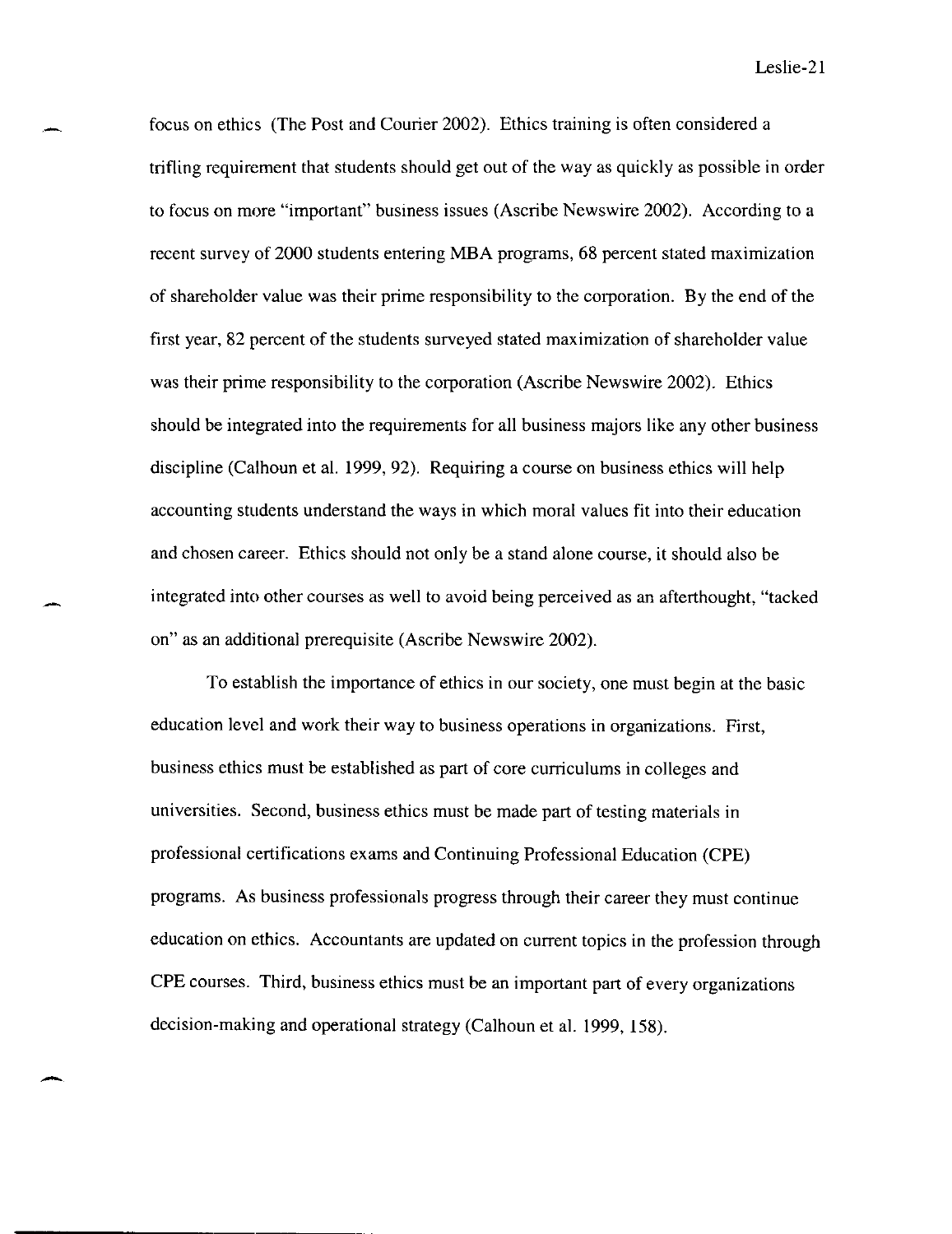A class on ethics should introduce principles of ethical thinking and apply them to situations and models for business decision-making. In light of the recent accounting scandals, like Enron and WorldCom, some colleges are beginning to incorporate ethics into their business programs. David Vogel, a professor at the Haas School of Business of University of California, Berkeley stated, "it is hard to shoehorn ethics into a two-year business curriculum" (Singer 2002). "The curriculum is under so many other pressures to do technology, the Internet, globalization, the environment - (ethics) is competing with so many other things," Vogel said. "The curriculum is finite. You can't put everything in it" (Singer 2002). But Hans Grande, 30, who graduated from Haas in May, worries that if ethics is not made a formal part of the curriculum, attention will fade and his peers will again be caught up in the moneymaking frenzy that fueled the high-tech boom and bust of the late 1990s.

A conceptual and systematic study of corporate ethics in an effort to develop consistent criteria for business ethics decision-making must be provided. The professor can review court cases, case studies, and ethical readings. Topics can include: I) philosophical foundations of ethics; 2) increasing societal diversity and its impact on organizations; 3) human behavior in organizations, primarily human motivation; 4) forces in society and business that have resulted in organizations' establishment of ethics offices; and 5) government regulation (Bentley College 2000).

-

The recent Enron and WorldCom scandals have created a greater public awareness of business ethics (PR Newswire 2002). The increased attention placed on the ethics of accounting professionals should result in a response from business schools to offer better training of their students in the discipline of ethics. "I would worry that once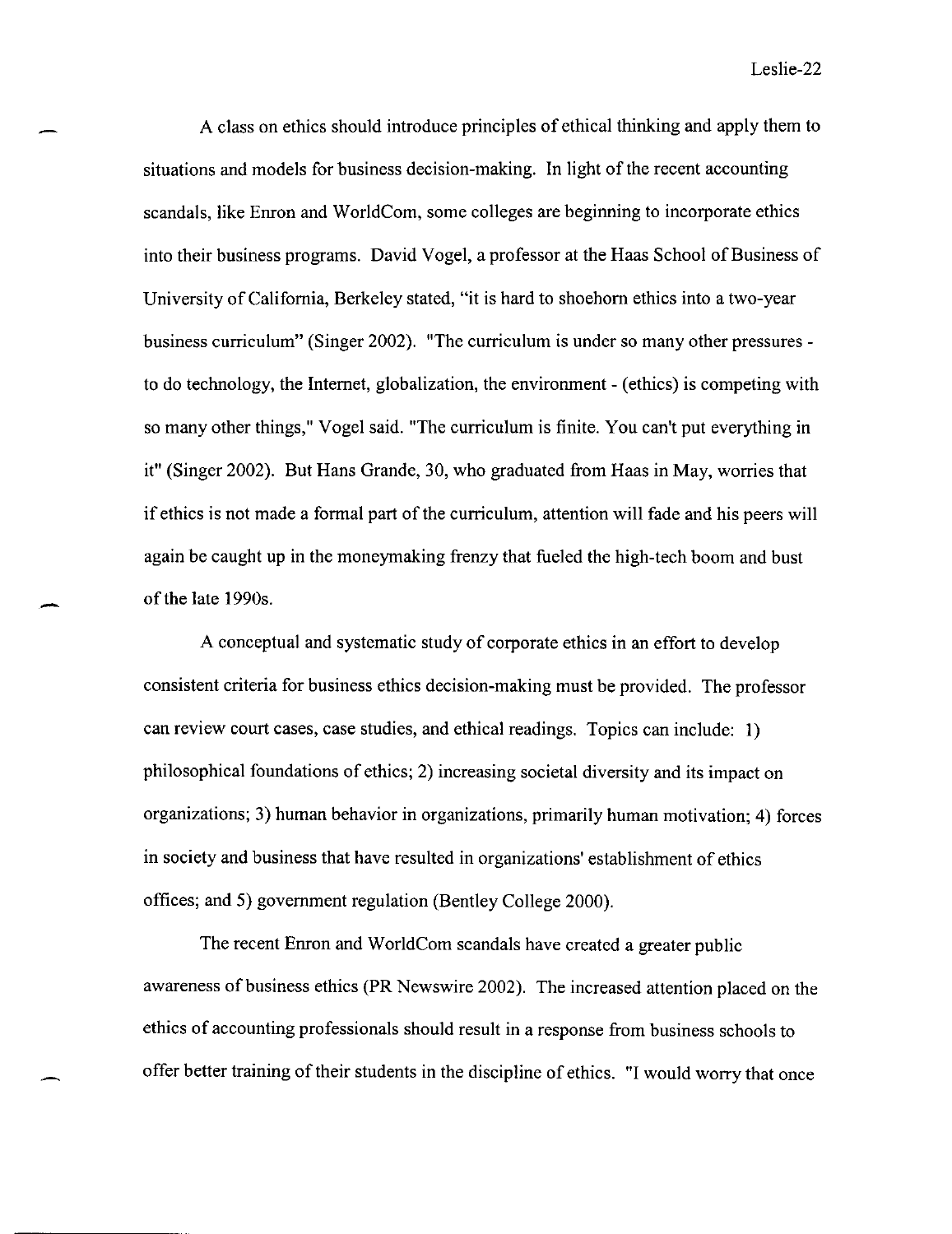the economy starts revving again, and there are more new technologies, people will get sidetracked," Grande said. Also, these create good stories for examples in the classroom, but education of ethics may not go further than that (Ascribe Newswire 2002). Only eighteen MBA programs nationwide require students to take an ethics course (PR Newswire 2002). The thinking of many MBA programs is that by the time a student has reached this point in their education their ethics are essentially incorrigible (Ascribe Newswire 2002). "If we really believe in life-long learning, we should act as if we can change attitudes toward ethical and responsible behavior in positions of organizational leadership" (Ascribe Newswire 2002). Bentley College requires its MBA students to take 3 to 4 ethics courses: Ethical Issues in Corporate Life, Law and Ethics in Business, Managing Ethics in Organizations, and Research in Business Ethics (Bentley College 2000). Rutgers University in New Jersey will be requiring all full-time business students to take an ethics class next year (Singer 2002). The Katz School of Management at the University of Pittsburgh is considering eliminating ethics as a separate class and integrating ethics into other subjects they are studying, such as accounting or marketing (Singer 2002). The University of Akron business school is offering a new ethics course in the philosophy department. Their business courses incorporate ethics through case studies. The University of South Carolina's Moore School of Business is adding CEOs to its speaker series to talk about working in an environment where ethical behavior is expected. The Citadel is bringing in speakers to address students on business and leadership issues, which focus on ethics (The Post and Courier 2002).

Ethics should be the legs on which the profession stands. In order for the accounting profession to rise above the recent ethical scandals its newest inductees must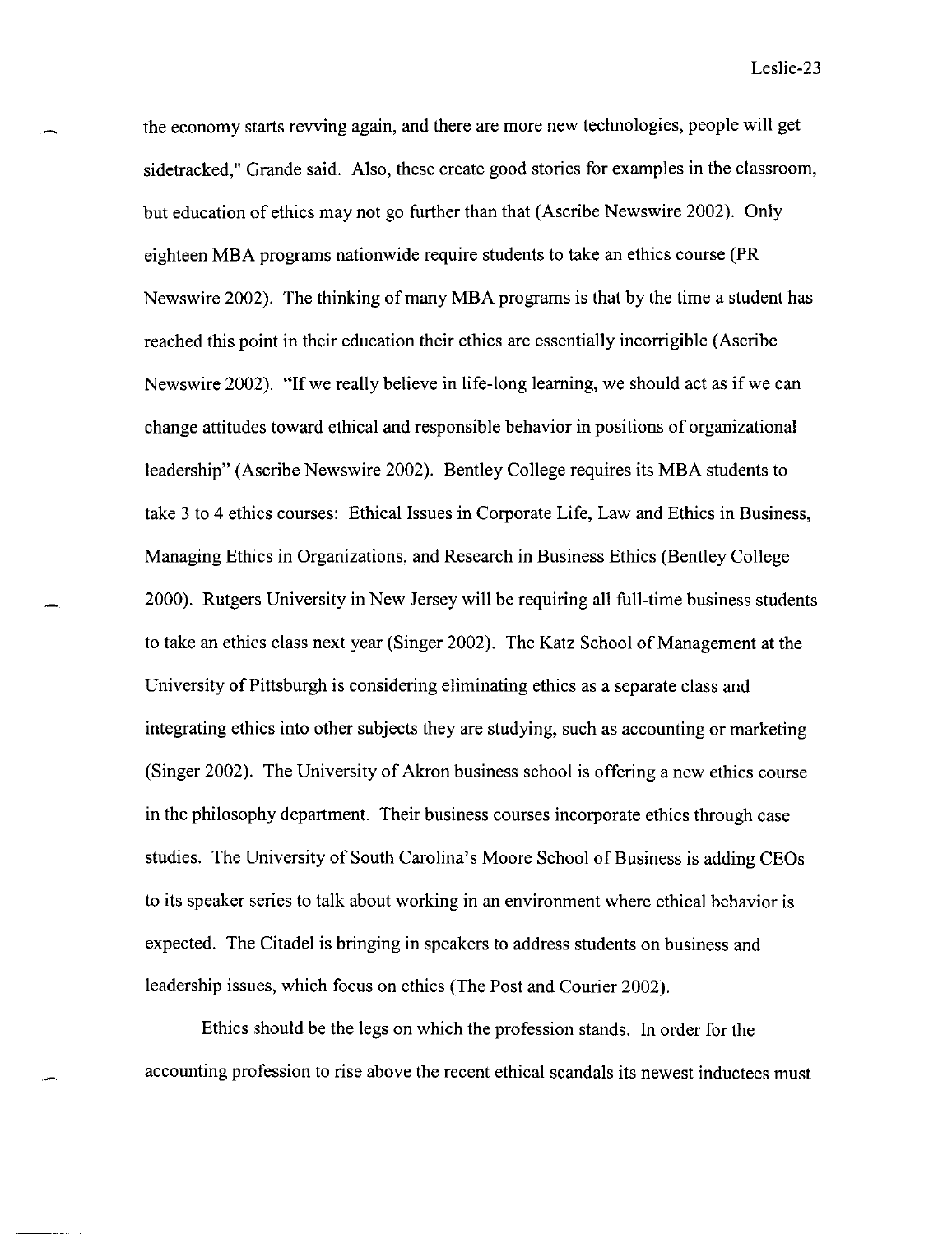be properly educated in the arena of ethical values. Accountants are seen as honest individuals, and the importance of this honesty can be instilled in students throughout their business education.

-

-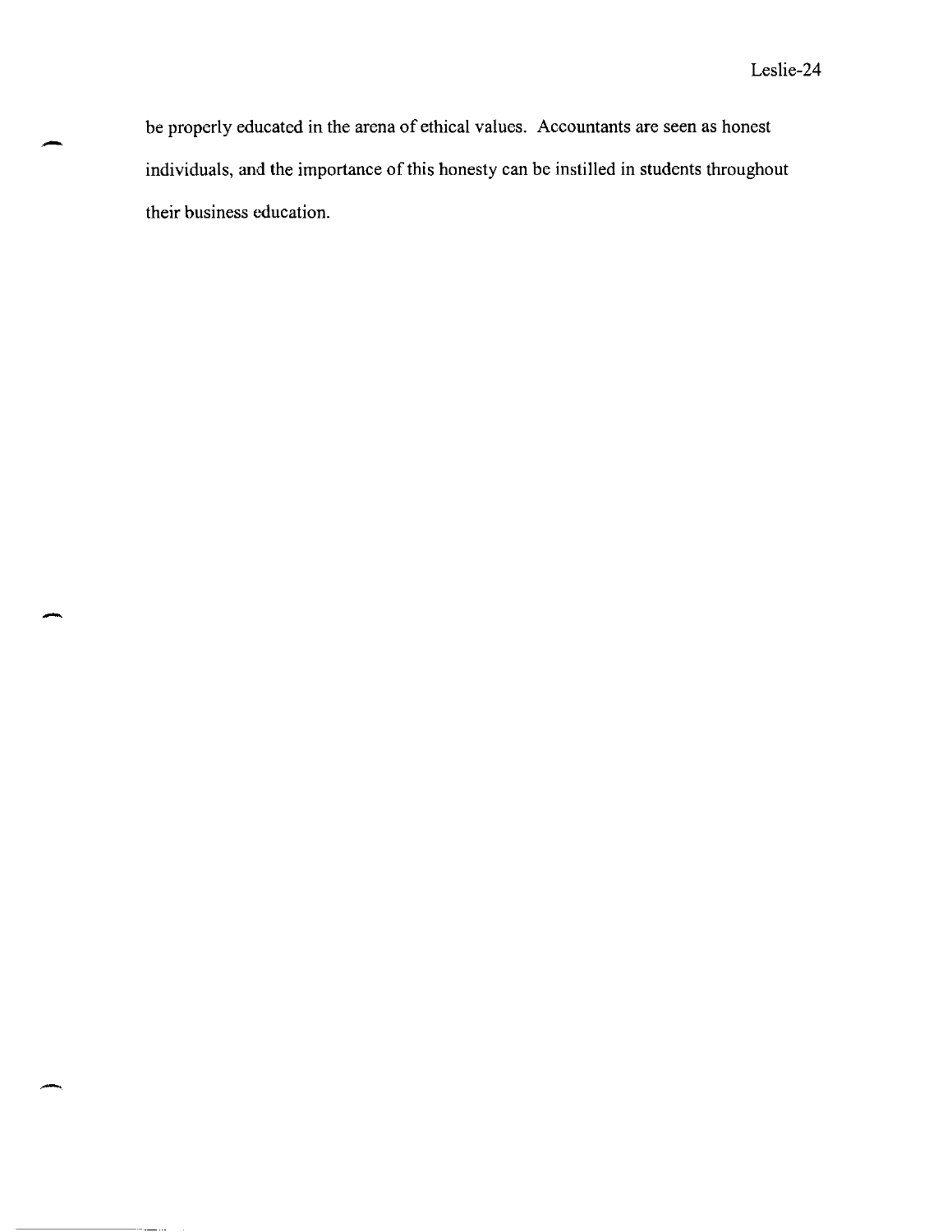## Appendix-l

## **Respondents' Judgment of Proposals to Deter Unethical Behavior**

|                   |                   |                         | Responses         |                         |                   |                         |
|-------------------|-------------------|-------------------------|-------------------|-------------------------|-------------------|-------------------------|
|                   | <b>Businesses</b> | Accounting<br>Societies | <b>Businesses</b> | Accounting<br>Societies | <b>Businesses</b> | Accounting<br>Societies |
|                   | $N=76$            | $N = 42$                | $N=76$            | $N=42$                  | $N=76$            | $N=42$                  |
|                   |                   |                         | (Percentages      | shown)                  |                   |                         |
|                   | <b>Effective</b>  | <b>Effective</b>        | Moderate          | Moderate                | Ineffective       | Ineffective             |
| Proposal          |                   |                         |                   |                         |                   |                         |
| Code of ethics    | 55                | 69                      | 22                | 24                      | 21                | $\overline{2}$          |
| Written policies  |                   |                         |                   |                         |                   |                         |
| and procedures    | 62                | 81                      | 28                | 14                      | 9                 | 5                       |
| Monitoring or     |                   |                         |                   |                         |                   |                         |
| "tone at the top" | 97                | 88                      |                   | 7                       | $\overline{0}$    | $\overline{2}$          |
| Co-worker or peer |                   |                         |                   |                         |                   |                         |
| pressure          | 82                | 86                      | 16                | 10                      |                   | $\overline{2}$          |
| State or federal  |                   |                         |                   |                         |                   |                         |
| law               | 18                | 52                      | 53                | 36                      | 28                | 12                      |
| Ethical training  | 51                | 83                      | 33                | 12                      | 13                | 5                       |
| Parents' guidance | 80                | 93                      | 5                 | 5                       |                   | $\overline{2}$          |

Calhoun, Charles H., Mary Ellen Oliverio, and Philip Wolitzer. *Ethics and the CPA: Building Trust and Value-Added Services.* New

York: John Wiley & Sons, Inc., 1999.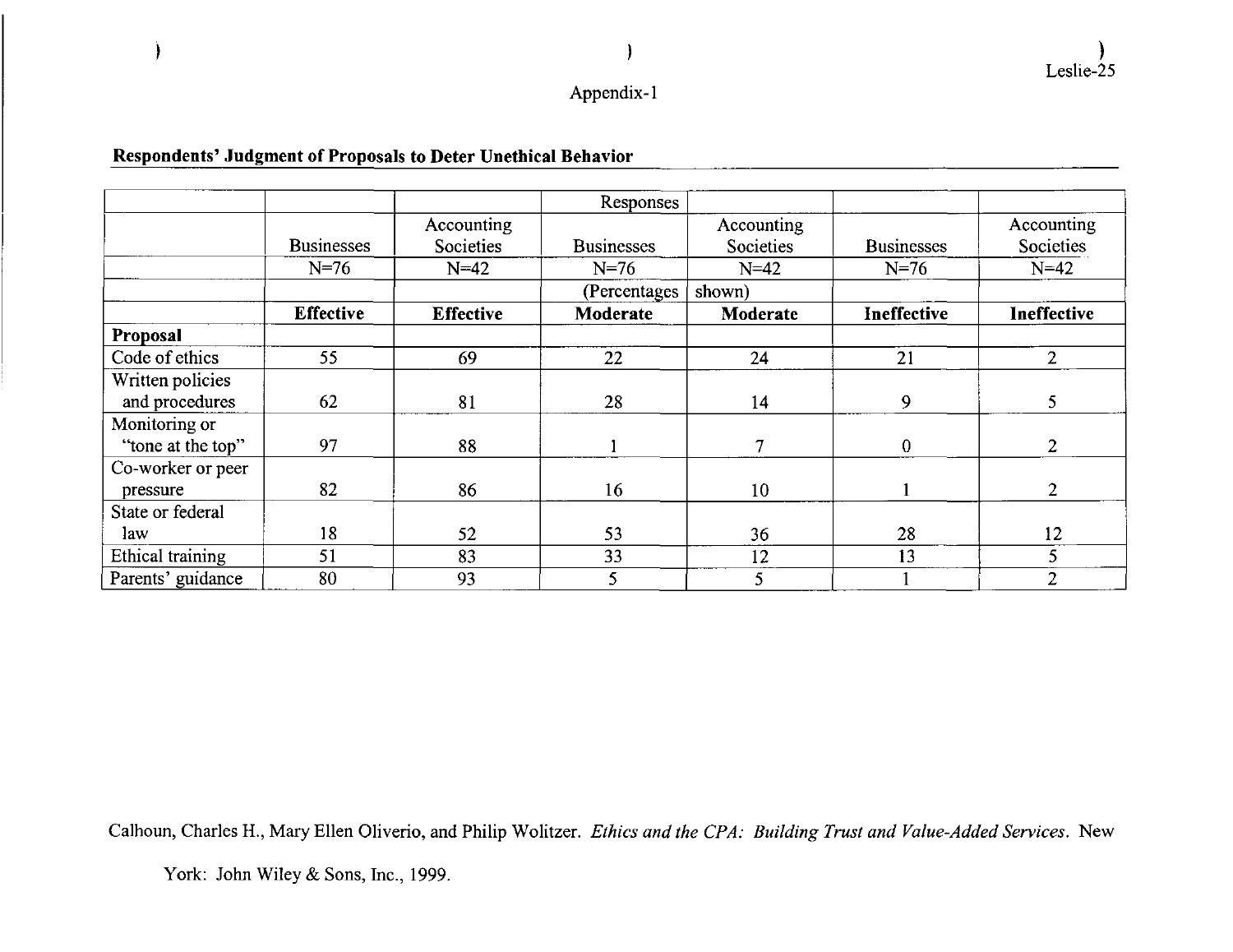

)

)

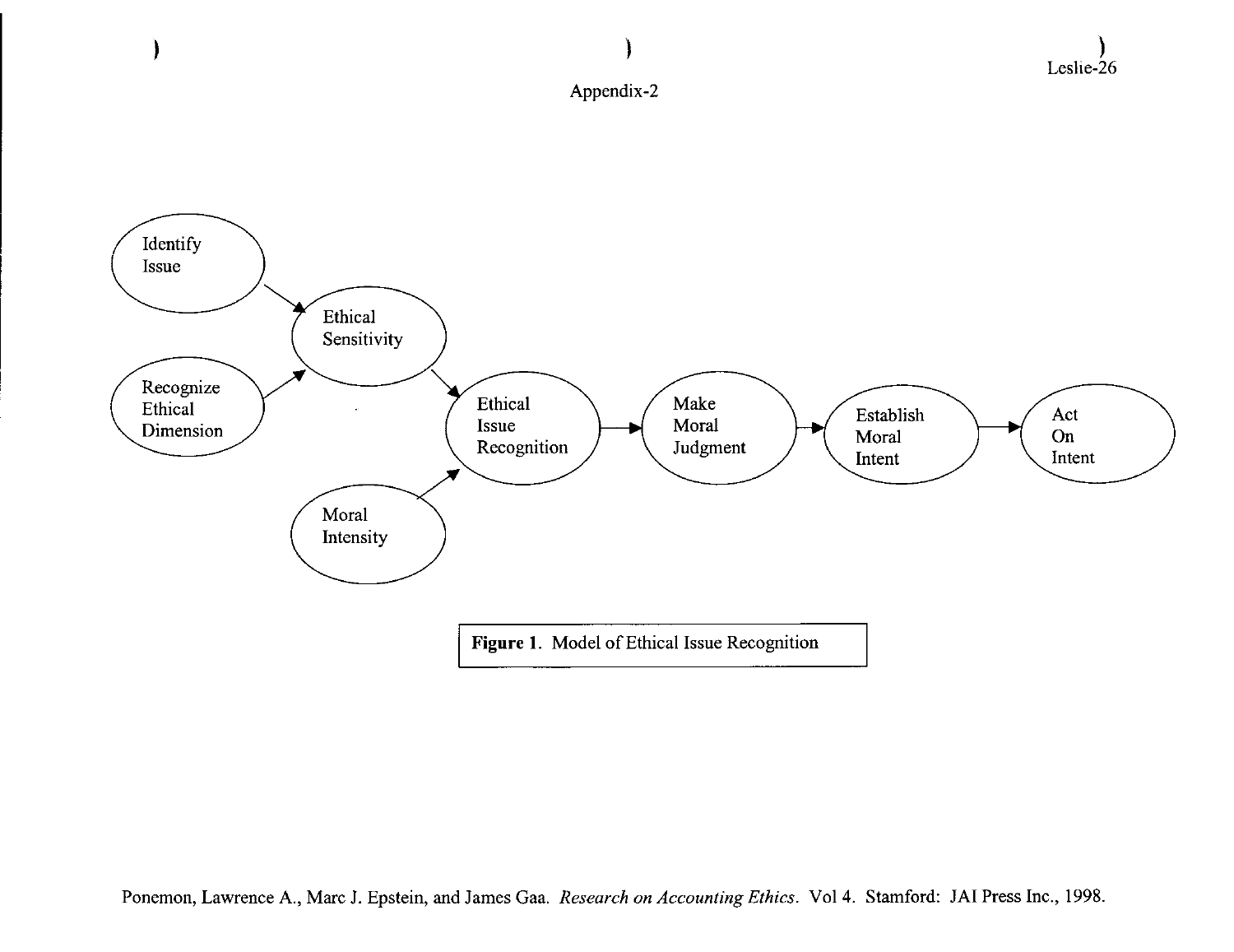# **Knowledge** of Unethical **Behavior**

|                              |                   | Responses    | from              |                |
|------------------------------|-------------------|--------------|-------------------|----------------|
|                              |                   | Accounting   |                   | Accounting     |
|                              | <b>Businesses</b> | Societies    | <b>Businesses</b> | Societies      |
|                              | $N=76$            | $N=42$       | $N=76$            | $N=42$         |
|                              |                   | (Percentages | shown)            |                |
|                              | Yes               | Yes          | N <sub>0</sub>    | N <sub>0</sub> |
| Knowledge of a business      |                   |              |                   |                |
| operating fraudulently?      | 21                | 38           | 79                | 62             |
| If yes, did the fraud have a |                   |              |                   |                |
| material effect on           |                   |              |                   |                |
| financial statements?        | 13                | 31           | 13                | $\overline{7}$ |
| Have you knowledge of a      |                   |              |                   |                |
| business operating           |                   |              |                   |                |
| unethically at the senior    |                   |              |                   |                |
| management level or          | 39                | 40           | 59                | 60             |
| above?                       |                   |              |                   |                |
| Did the organization         |                   |              |                   |                |
| (where fraud was noted)      |                   |              |                   |                |
| have a published code of     | $\overline{7}$    | 7            | 32                | 24             |
| ethics?                      |                   |              |                   |                |
| Have you been requested      |                   |              |                   |                |
| by a superior to do          |                   |              |                   |                |
| something you                | 22                | 69           | 70                | 24             |
| considered unethical?        |                   |              |                   |                |
| Have you seen intentional    |                   |              |                   |                |
| misstated financial          |                   |              |                   |                |
| statements?                  | 13                | 19           | 78                | 33             |

Calhoun, Charles H., Mary Ellen Oliverio, and Philip Wolitzer. *Ethics and the CPA:* 

*Building Trust and Value-Added Services.* New York: John Wiley & Sons, Inc.,

1999.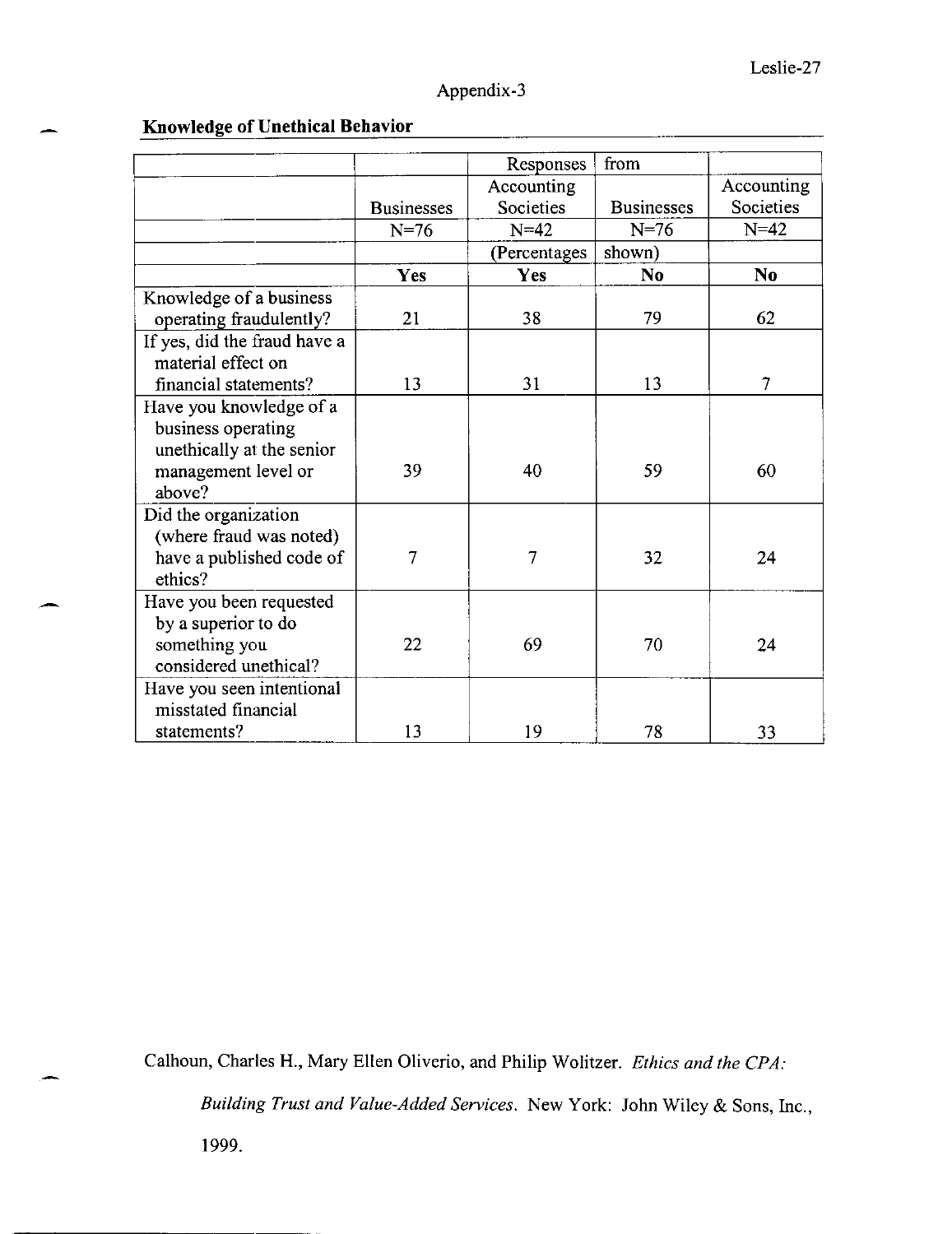| <b>Undergraduate Ethics Programs in Accountancy</b>                                                                        |            |           |
|----------------------------------------------------------------------------------------------------------------------------|------------|-----------|
| How do you incorporate the teaching of ethics in undergraduate<br>courses for Accounting majors?                           |            |           |
|                                                                                                                            | <b>Yes</b> | <b>No</b> |
|                                                                                                                            | $N = 14$   |           |
| <b>Responses:</b>                                                                                                          |            |           |
| Required course on Ethics for all Accounting majors.                                                                       |            |           |
| Ethics is covered as a topic in other required courses<br>for Accounting majors.                                           | 6.         | 5         |
| Ethics is covered at the discretion of the professor.<br>No formal policy is in place regarding the teaching of<br>ethics. | 3          |           |
|                                                                                                                            |            |           |
|                                                                                                                            |            |           |
| Note: After a second request four the MAC schools<br>did not respond.                                                      |            |           |

 $\overline{a}$ 

للعبر

حسر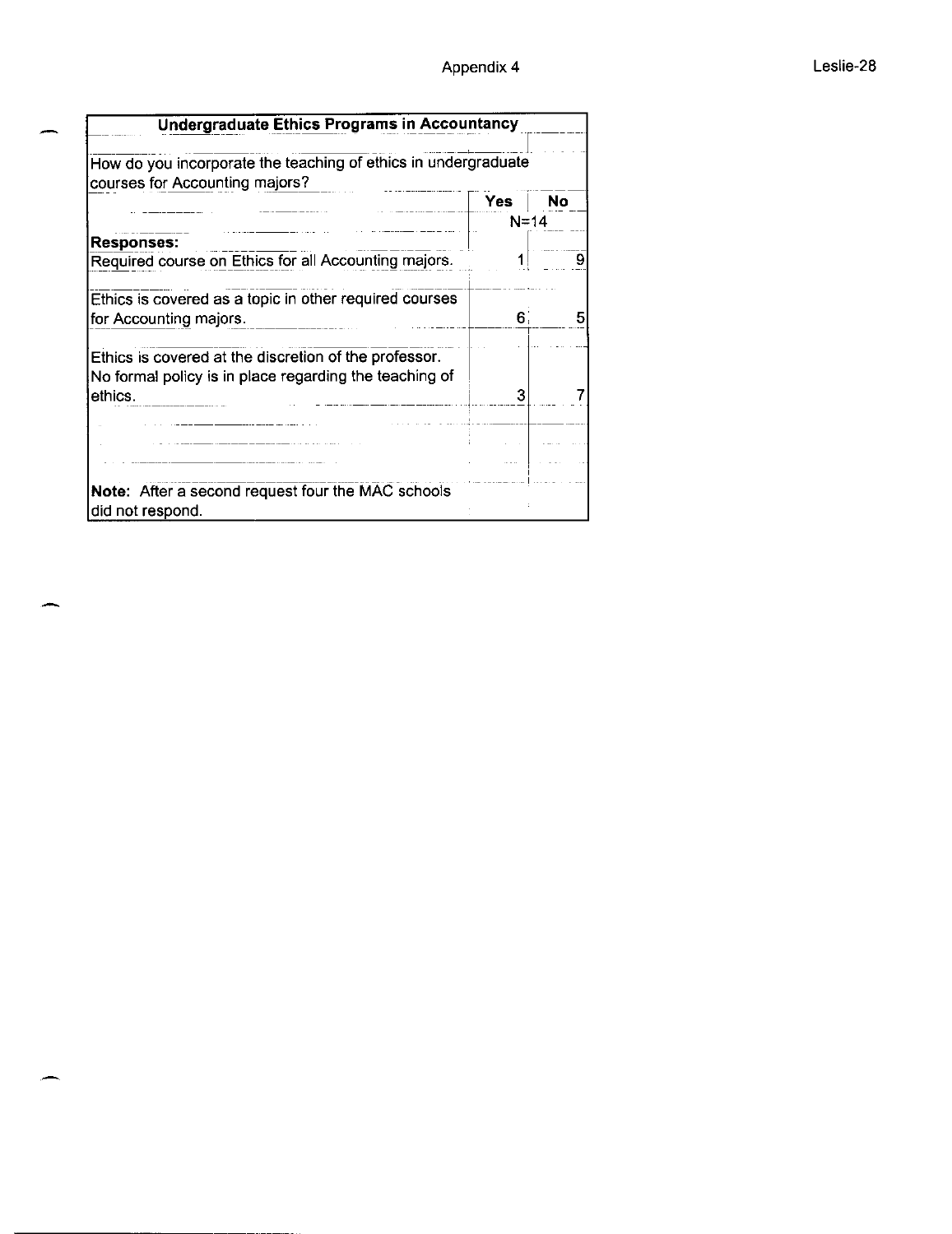#### Works Cited

- Albrecht, Steve W. 1992. Ethical Issues in the Practice of Accounting. Cincinnati: South-Western Publishing Co., 1992.
- American Institute of Certified Public Accountants. 2002. *Mission Statement.* AICP A <http://www.aicpa.org>
- American Institute of Certified Public Accountants. 2002. *Summary of Sarbanes-Oxley*  Act 2002. AICPA <http://www.aicpa.org>
- Armstrong, M. B. 1993. Ethics and Professionalism for CPAs. Cincinnati: South-Western Publishing Co., 1993.
- Ascribe Newswire. 2002. Business Schools, the Rankings, and Their Roles in the Crisis of Corporate Confidence. *<http://proxy.bsu.edu:2059/universe/document>*
- Association to Advance Collegiate Schools of Business. 1998. Accounting Standards 2000. < http://www.aacsb.edu>
- Bentley College. 2000. Bentley College Official Web Page.

<http://ecampus.bentley.edu/dept/cbe/ethicseducation/mba.html>

- Calhoun, C. H., M. E. 0., and P. W. 1999. Ethics and the CPA: Building Trust and Value-Added Services. New York: John Wiley & Sons, Inc.
- Chatfield, M. and R.V. 1996. The History of Accounting: An International Encyclopedia. New York: Garland Publishing, Inc.
- Donaldson, T. and P. H. W. 1999. Ethical Issues in Business: A Philisophica1 Approach. 6<sup>th</sup> ed. Upper Saddle River: Prentice-Hall, Inc.